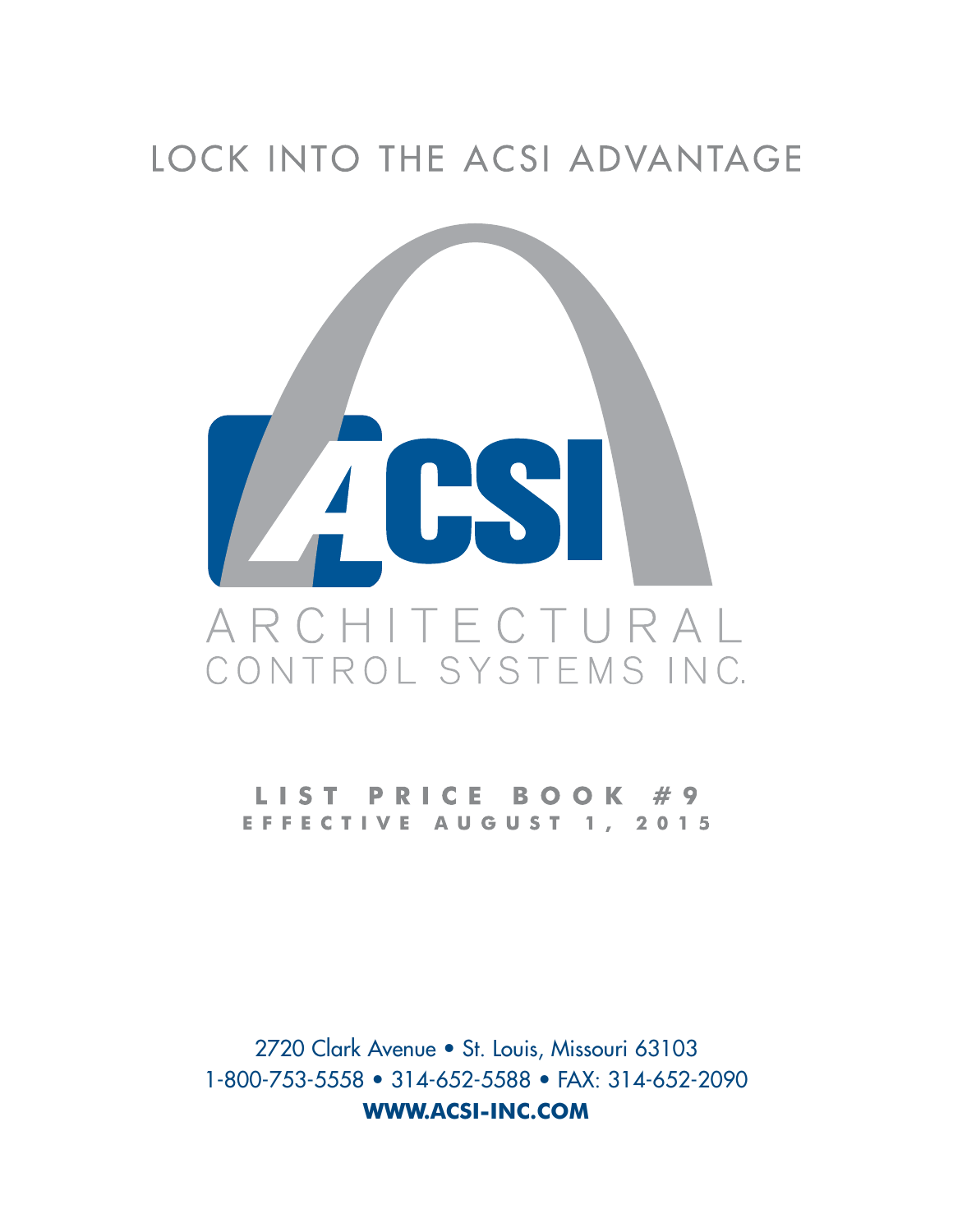## TABLE OF CONTENTS



### **WWW.ACSI-INC.COM**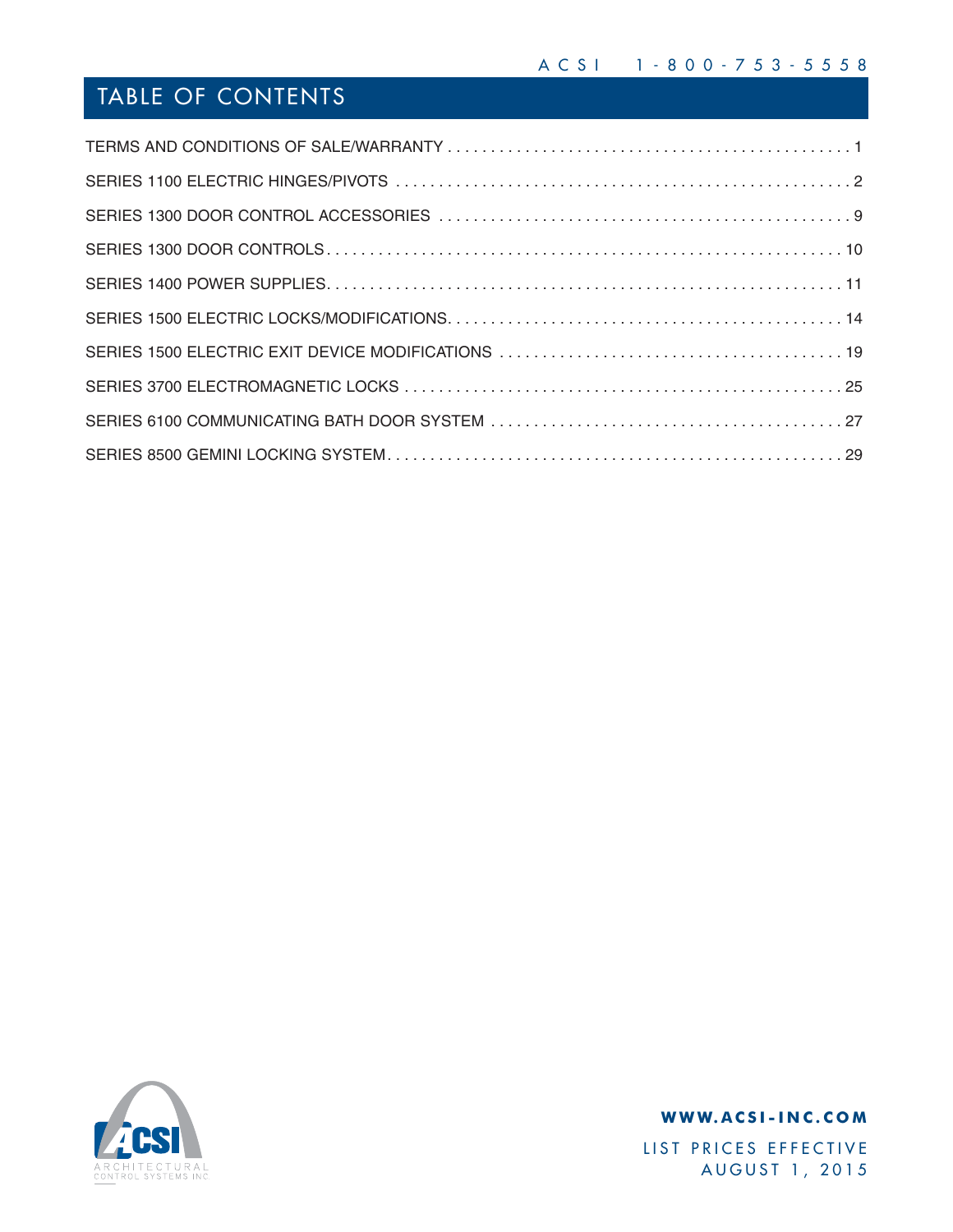## TERMS AND CONDITIONS OF SALE/WARRANTY

#### **ACKNOWLEDGEMENT OF ORDER AND TERMS AND CONDITIONS OF SALE**

This is to acknowledge receipt of your ("Buyer") purchase order for the specified ARCHITECTURAL CONTROL SYSTEMS, INCORPORATED ("Seller") products (the "Products") and to set forth the terms<br>and conditions ("Terms and Condi (the "Agreement") between the parties. Buyer's assent to the Terms and Conditions contained herein shall be deemed given upon Buyer's execution of this acknowledgment below or upon Buyer's failure to<br>object to these Terms Buyer's assent to these Terms and Conditions. No additions to or modifications of any of the Terms and Conditions hereof shall be effective unless made in writing and signed by both parties.

- 1. TAXES: Any tax or governmental charge (or increase in same) affecting Seller's costs of production, sale, or delivery shall be for Buyer's account and shall be added to the price and shall not be subject to any discou
- **2. MINIMUM ORDER CHARGE:** The minimum invoice amount will be \$50.00. An order with a net value of less than \$50.00 will be invoiced at \$50.00.
- 3. TERMS OF PAYMENT: Terms are net thirty (30) days from the date of Seller's invoice in U.S. currency. Seller shall have the right, among other remedies, either to terminate this Agreement or to suspend further performance under this and/or other agreements with Buyer in the event Buyer fails to make any payment when due. Buyer shall be liable for all costs and expenses, including<br>reasonable attorneys' fees, relat by Seller for future deliveries and for the Products theretofore delivered.
- **4. BACK CHARGES:** Seller is not responsible for, and will not accept, any charges for labor or material costs incurred for any installation, repair, service or replacement of the Products without the prior nt of Seller
- 5. SHIPMENT AND DELIVERY: Deliveries are made F.O.B. Seller's shipping point. Responsibility and risk of loss for damage shall pass from Seller to Buyer upon render to, and receipt by, a common carrier at Seller's shipping point. Buyer hereby expressly waives any claims for shortages or damages suffered in transit against Seller and hereby agrees that any such claims shall be submitted by<br>Buyer directly and only shipping instructions. If the shipment of the Products is postponed or delayed by Buyer for any reason, Buyer agrees to reimburse Seller for any and all storage costs and other additional expenses resulting therefrom.
- 6. RETURN OF GOODS: Products cannot be returned without the prior written consent of Seller. A 25% restocking and handling charge will be applied to returned Products, other than those which are returned for warranty repair or replacement. Additional service charges will apply to any damaged Products for restoration to saleable condition.
- **7. LIMITED WARRANTY; LIMITATION OF REMEDY AND LIABILITY:** Subject to the limitations on remedies and liabilities set forth below, Seller warrants that the Products manufactured by Seller will be free from defects in material or workmanship under normal use and regular service and maintenance for one (1) year from the date of sale by Seller to Buyer. Determination of the suitability or<br>fitness of the Products fr forth in this paragraph is Seller's sole warranty with respect to the Products.

SELLER MAKES NO OTHER WARRANTY OF ANY KIND WHATSOEVER, EXPRESS OR IMPLIED, INCLUDING, WITHOUT LIMITATION, ANY WARRANTY AGAINST INFRINGEMENT OF ANY THIRD PARTY'S INTELLECTUAL PROPERTY RIGHTS; AND ALL IMPLIED WARRANTIES OF MERCHANTABILITY AND FITNESS FOR A PARTICULAR PURPOSE ARE HEREBY DISCLAIMED BY SELLER AND EXCLUDED FROM THIS AGREEMENT.

Buyer agrees to examine and inspect the Products immediately upon arrival at their destination, and if the Products allegedly fail to comply with the limited warranty provided hereunder, Buyer shall give<br>detailed written n unless written notice thereof is given to Seller within ten (10) days after Buyer discovers, or should reasonably have discovered, the alleged failure/non-compliance of the Products, whichever is earlier.<br>Buyer's exclusive return of any nonconforming Products to Seller at Buyer's expense.

This limited warranty does not extend to any losses or damages due to misuse, accident, abuse, neglect, normal wear and tear, Buyer's negligence or intentional conduct, unauthorized modification or alteration, use beyond rated capacity, or improper installation, maintenance or application. To the extent that Seller has relied upon any specifications, information, representations of operating<br>conditions or other data

IT IS UNDERSTOOD AND AGREED THAT SELLER'S LIABILITY HEREUNDER OR IN CONNECTION WITH THE MANUFACTURE OR SALE OF THE PRODUCTS DESCRIBED HEREIN, WHETHER IN CONTRACT, IN TORT, FOR INFRINGEMENT, UNDER ANY WARRANTY, IN NEGLIGENCE OR OTHERWISE SHALL NOT EXCEED THE AMOUNT OF THE PURCHASE PRICE PAID BY BUYER.<br>UNDER NO CIRCUMSTANCES SHALL SELLER BE LIABLE FOR SPECIAL, INCIDENTAL,

8. EXCUSE OF PERFORMANCE (FORCE MAJEURE): Seller shall not be liable for delays in performance or for non-performance due to acts of God; acts of Buyer; war; fire; terrorism or other criminal conduct; flood; weather; sabotage; strikes, or labor or civil disturbances; governmental requests, restrictions, laws, regulations, orders or actions; unavailability of or delays in materials, utilities or<br>transportation;

If Seller determines that its ability to supply the total demand for the Products, or to obtain material used directly or indirectly in the manufacture of the Products, is hindered, limited or made impracticable, Seller may allocate its available supply of the Products or such material (without obligation to acquire other supplies of any such Products or material) among its purchasers on such basis<br>as Seller determin

- 9. CANCELLATION: Buyer may cancel orders only upon reasonable advance written notice and consent of Seller. If Seller consents to such cancellation, Buyer must pay Seller its cancellation charges<br>which include, among other conclusive.
- **10. CHANGES:** Buyer may request changes or additions to the Products consistent with Seller's specifications and criteria. In the event such changes or additions are accepted by Seller, Seller may revise the price(s) and date(s) of delivery.
	- Seller reserves the right to change designs and specifications for the Products without prior notice to Buyer, except with respect to Products being made-to-order for Buyer.
- **11. ASSIGNMENT:** Buyer shall not assign its rights or delegate its duties hereunder or any interest therein or any rights hereunder without the prior written consent of Seller, and any such assignment, without such consent, shall be void.
- **12. INSTALLATION:** Buyer shall be responsible for receiving, inspecting, testing, storing, installing, starting up, and maintaining all Products.
- 13. GENERAL PROVISIONS: These Terms and Conditions supersede all other communications, negotiations and prior oral or written statements regarding the subject matter of these Terms and Conditions. No change, modification, rescission, discharge, abandonment, or waiver of these Terms and Conditions shall be binding upon Seller unless made in writing and signed on its behalf by a<br>duly authorized representat purchase orders, shipping instruction forms, or other documentation containing terms at variance with or in addition to those set forth herein. No waiver by either party with respect to any breach or<br>default or of any righ any work, phrase, clause, sentence, or other provision hereof shall be deemed unenforceable by a court of law and/or equity, such finding shall not invalidate all other enforceable provisions hereof.

The validity, performance, and all other matters relating to the interpretation and effect of this Agreement shall be governed by the laws of the state of Missouri, without giving effect to its conflict of laws<br>rules. The State of Missouri, where Seller's place of business is situated, and the parties agree to submit to such jurisdiction.



#### **WWW.ACSI-INC.COM**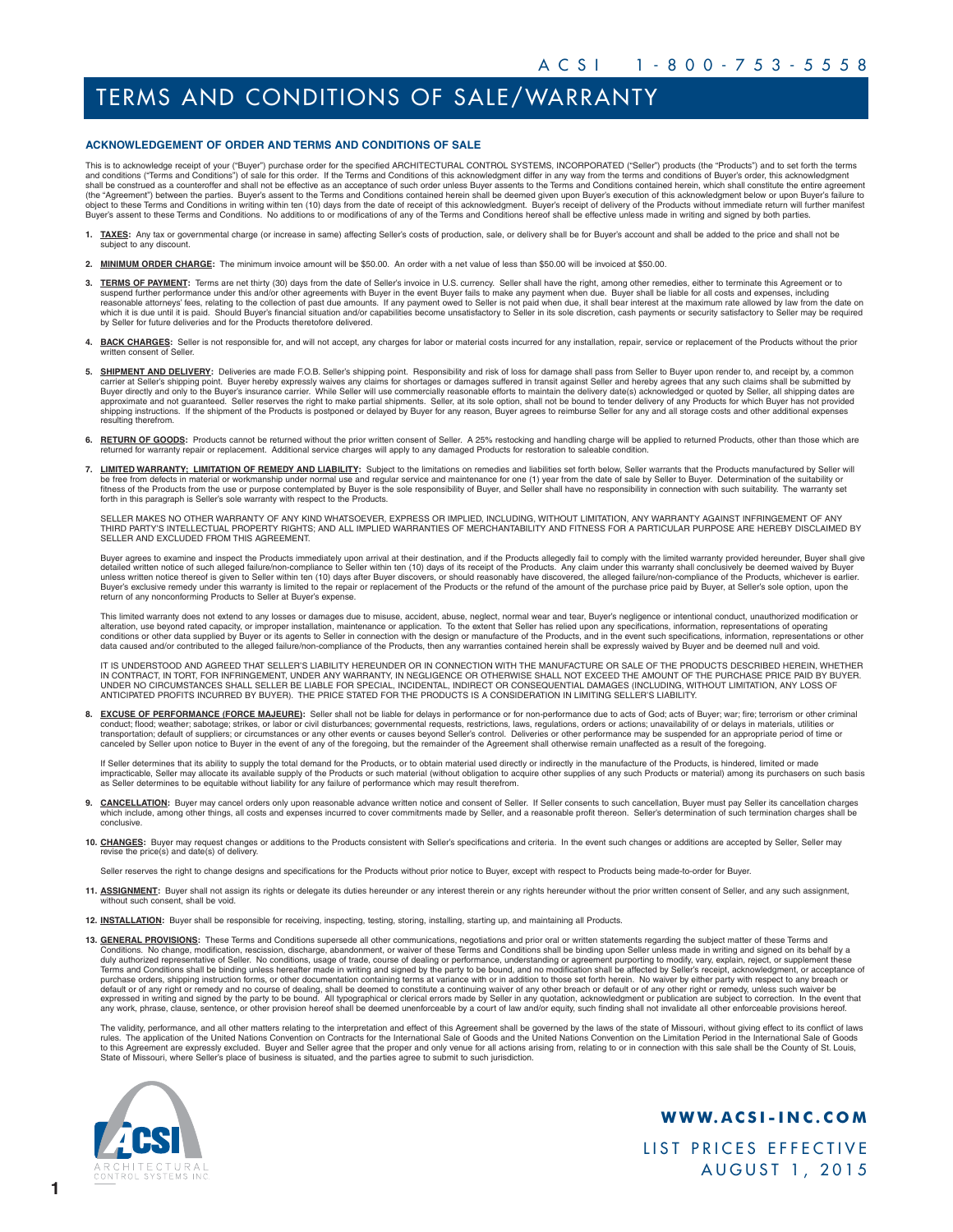## **S E R I E S 1100**  ELECTRIC HINGES/PIVOTS

**ACSI Series 1100 Electric Hinges/Pivots are designed for doors that require concealed low voltage current transfer, concealed electric monitoring, or concealed low voltage current transfer with monitoring.**

#### **Features**

- UL listed (UL File BP6073)
- UL Fire Rating on steel and stainless electric hinges (UL File R22305)
- Provide current transfer to electrified mortise or cylindrical locks, exit devices with electric latch retraction, electric strikes (pair of doors), and locks with monitoring or request to exit switches
- UL Rated for 3.5 amp continuous and a 16 amp pulse
- Available in Hager, Stanley, McKinney, Bommer, Rixson, Ives, and more
- Standard weight or heavy weight models
- Steel, brass, or stainless steel hinges
- Available in five knuckle and three knuckle hinges
- All architectural finishes in sizes 4x4 through 6x6
- **Hinges/Pivots in stock for same day shipments**

## ELECTRIC HINGES

**Below pricing for hinges supplied by ACSI. Consult the factory for hinges not listed.**

| <b>Hinge</b>        | <b>Size</b> |         | <b>Finish</b> | <b>Model</b> | <b>List Price</b> |
|---------------------|-------------|---------|---------------|--------------|-------------------|
| BB1279, FBB179,     | 4.0x4.0     | 26D 652 |               | 1104-4 wire  | \$188             |
| CB179, TA2714,      |             | 10B 640 |               | 1104-4 wire  | 200               |
| <b>BB5000, 5BB1</b> |             | 10A 641 |               | 1104-4 wire  | 200               |
| *Std. Wt. Steel     |             |         | 3 632         | 1104-4 wire  | 200               |
|                     |             |         | 26 651        | 1104-4 wire  | 200               |
|                     |             |         | 10 639        | 1104-4 wire  | 200               |
|                     |             |         | 4 633         | 1104-4 wire  | 200               |
|                     |             | P       | 600           | 1104-4 wire  | 200               |
|                     | 4.5x4.0     | 26D 652 |               | 1104-4 wire  | 184               |
|                     |             | 10B 640 |               | 1104-4 wire  | 200               |
|                     |             | 10A 641 |               | 1104-4 wire  | 200               |
|                     |             |         | 3 632         | 1104-4 wire  | 200               |
|                     |             |         | 26 651        | 1104-4 wire  | 200               |
|                     |             |         | 10 639        | 1104-4 wire  | 200               |
|                     |             |         | 4 633         | 1104-4 wire  | 200               |
|                     |             | P       | 600           | 1104-4 wire  | 200               |
|                     | 4.5x4.5     | 26D 652 |               | 1104-4 wire  | 166               |
|                     |             | 10B 640 |               | 1104-4 wire  | 170               |
|                     |             | 10A 641 |               | 1104-4 wire  | 170               |
|                     |             |         | 3 632         | 1104-4 wire  | 170               |
|                     |             |         | 26 651        | 1104-4 wire  | 170               |
|                     |             |         | 10 639        | 1104-4 wire  | 170               |
|                     |             |         | 4 633         | 1104-4 wire  | 170               |
|                     |             | P       | 600           | 1104-4 wire  | 170               |
|                     | 5.0x4.0     | 26D 652 |               | 1104-4 wire  | 200               |
|                     |             | 10B 640 |               | 1104-4 wire  | 214               |
|                     |             | 10A 641 |               | 1104-4 wire  | 214               |
|                     |             |         | 3 632         | 1104-4 wire  | 214               |
|                     |             |         | 26 651        | 1104-4 wire  | 214               |
|                     |             |         | 10 639        | 1104-4 wire  | 214               |
|                     |             | 4       | 633           | 1104-4 wire  | 214               |
|                     |             | P       | 600           | 1104-4 wire  | 214               |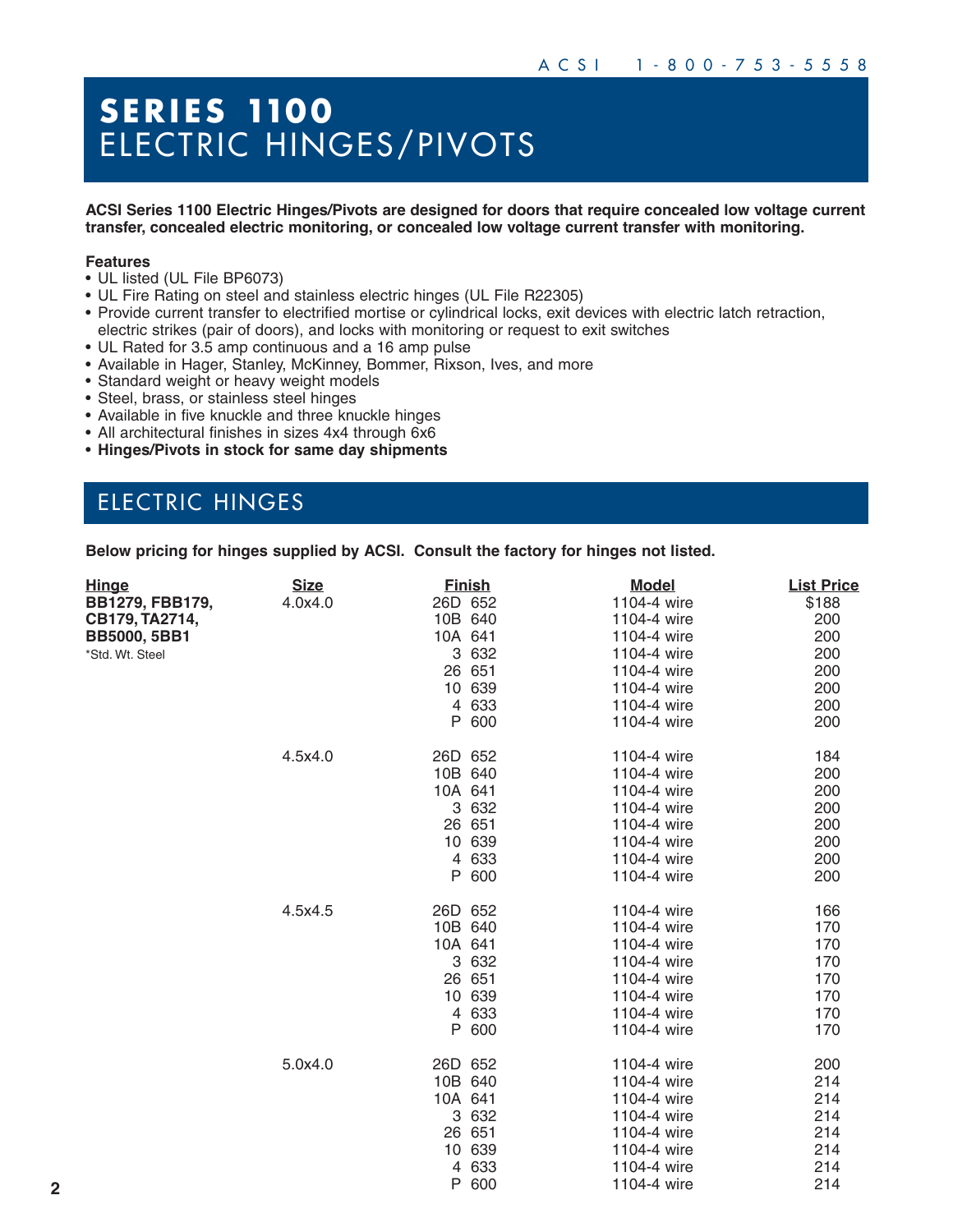| <u>Hinge</u><br>BB1279, FBB179,<br>CB179, TA2714,<br><b>BB5000, 5BB1</b><br>*Std. Wt. Steel | <b>Size</b><br>5.0x4.5 | <b>Finish</b><br>26D 652<br>10B 640<br>10A 641<br>3 632<br>26 651<br>10 639<br>4 633<br>P<br>600 | <u>Model</u><br>1104-4 wire<br>1104-4 wire<br>1104-4 wire<br>1104-4 wire<br>1104-4 wire<br>1104-4 wire<br>1104-4 wire<br>1104-4 wire | <b>List Price</b><br>\$192<br>208<br>208<br>208<br>208<br>208<br>208<br>208 |
|---------------------------------------------------------------------------------------------|------------------------|--------------------------------------------------------------------------------------------------|--------------------------------------------------------------------------------------------------------------------------------------|-----------------------------------------------------------------------------|
|                                                                                             | 5.0x5.0                | 26D 652<br>10B 640<br>10A 641<br>3 632<br>26 651<br>10 639<br>4 633<br>P<br>600                  | 1104-4 wire<br>1104-4 wire<br>1104-4 wire<br>1104-4 wire<br>1104-4 wire<br>1104-4 wire<br>1104-4 wire<br>1104-4 wire                 | 196<br>208<br>208<br>208<br>208<br>208<br>208<br>208                        |
| BB1168, FBB168,<br>CB168, T4A3786,<br><b>BB5004, 5BB1HW</b><br>*Heavy Wt. Steel             | 4.5x4.0                | 26D 652<br>10B 640<br>10A 641<br>3 632<br>26 651<br>10 639<br>4 633<br>P<br>600                  | 1104-4 wire<br>1104-4 wire<br>1104-4 wire<br>1104-4 wire<br>1104-4 wire<br>1104-4 wire<br>1104-4 wire<br>1104-4 wire                 | 218<br>234<br>234<br>234<br>234<br>234<br>234<br>234                        |
|                                                                                             | 4.5x4.5                | 26D 652<br>10B 640<br>10A 641<br>3 632<br>26 651<br>10 639<br>4 633<br>600<br>P                  | 1104-4 wire<br>1104-4 wire<br>1104-4 wire<br>1104-4 wire<br>1104-4 wire<br>1104-4 wire<br>1104-4 wire<br>1104-4 wire                 | 210<br>230<br>230<br>230<br>230<br>230<br>230<br>230                        |
|                                                                                             | 5.0x4.5                | 26D 652<br>10B 640<br>10A 641<br>3 632<br>26 651<br>10 639<br>4 633<br>600<br>P                  | 1104-4 wire<br>1104-4 wire<br>1104-4 wire<br>1104-4 wire<br>1104-4 wire<br>1104-4 wire<br>1104-4 wire<br>1104-4 wire                 | 220<br>240<br>240<br>240<br>240<br>240<br>240<br>240                        |
|                                                                                             | 5.0x5.0                | 26D 652<br>10B 640<br>10A 641<br>3 632<br>26 651<br>10 639<br>4 633<br>P 600                     | 1104-4 wire<br>1104-4 wire<br>1104-4 wire<br>1104-4 wire<br>1104-4 wire<br>1104-4 wire<br>1104-4 wire<br>1104-4 wire                 | 224<br>240<br>240<br>240<br>240<br>240<br>240<br>240                        |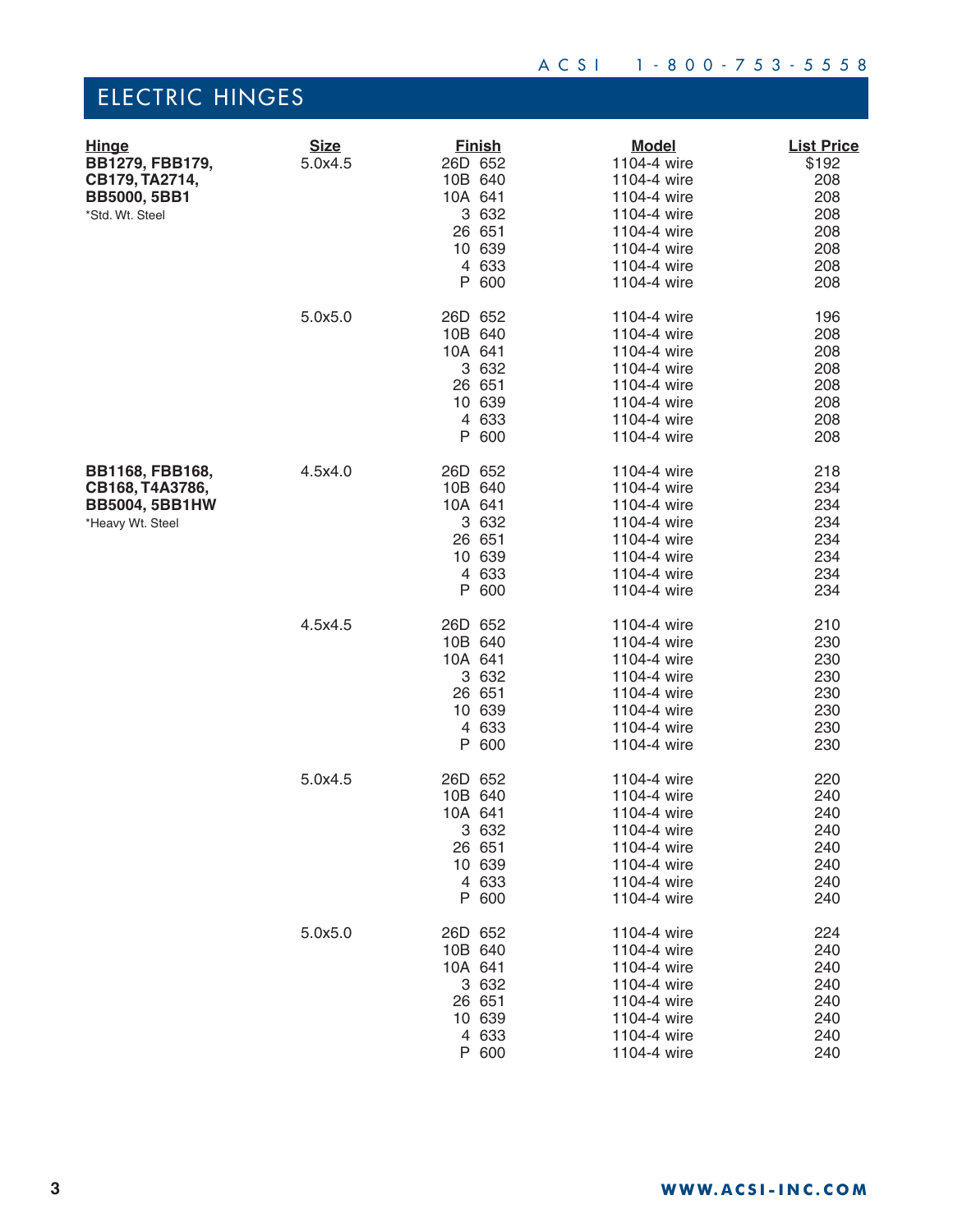| <b>Hinge</b><br>BB1191, FBB191,<br>TA2314, BB5001,<br><b>BB5002, 5BB1</b><br>*Std. Wt. Brass or Stainless | <b>Size</b><br>4.5x4.0 | <b>Finish</b><br>26D 626<br>10B 613<br>3 605<br>26 625<br>10 612<br>4 606<br>32 629<br>32D 630 | <b>Model</b><br>1104-4 wire<br>1104-4 wire<br>1104-4 wire<br>1104-4 wire<br>1104-4 wire<br>1104-4 wire<br>1104-4 wire<br>1104-4 wire | <b>List Price</b><br>\$216<br>220<br>220<br>220<br>220<br>220<br>274<br>256 |
|-----------------------------------------------------------------------------------------------------------|------------------------|------------------------------------------------------------------------------------------------|--------------------------------------------------------------------------------------------------------------------------------------|-----------------------------------------------------------------------------|
|                                                                                                           | 4.5x4.5                | 26D 626<br>10B 613<br>3 605<br>26 625<br>10 612<br>4 606<br>32 629<br>32D 630                  | 1104-4 wire<br>1104-4 wire<br>1104-4 wire<br>1104-4 wire<br>1104-4 wire<br>1104-4 wire<br>1104-4 wire<br>1104-4 wire                 | 212<br>220<br>220<br>220<br>220<br>220<br>266<br>248                        |
|                                                                                                           | 5.0x4.5                | 26D 626<br>10B 613<br>3 605<br>26 625<br>10 612<br>4 606<br>32 629<br>32D 630                  | 1104-4 wire<br>1104-4 wire<br>1104-4 wire<br>1104-4 wire<br>1104-4 wire<br>1104-4 wire<br>1104-4 wire<br>1104-4 wire                 | 240<br>254<br>254<br>254<br>246<br>246<br>274<br>260                        |
|                                                                                                           | 5.0x5.0                | 26D 626<br>10B 613<br>3 605<br>26 625<br>10 612<br>4 606<br>32 629<br>32D 630                  | 1104-4 wire<br>1104-4 wire<br>1104-4 wire<br>1104-4 wire<br>1104-4 wire<br>1104-4 wire<br>1104-4 wire<br>1104-4 wire                 | 240<br>254<br>254<br>254<br>246<br>246<br>282<br>272                        |
| BB1199, FBB199,<br>T4A3386, BB5005,<br><b>BB5006, 5BB1HW</b><br>*Heavy Wt. Brass or Stainless             | 4.5x4.0                | 26D 626<br>10B 613<br>3 605<br>26 625<br>10 612<br>4 606<br>32 629<br>32D 630                  | 1104-4 wire<br>1104-4 wire<br>1104-4 wire<br>1104-4 wire<br>1104-4 wire<br>1104-4 wire<br>1104-4 wire<br>1104-4 wire                 | 258<br>268<br>268<br>268<br>268<br>268<br>308<br>288                        |
|                                                                                                           | 4.5x4.5                | 26D 626<br>10B 613<br>3 605<br>26 625<br>10 612<br>4 606<br>32 629<br>32D 630                  | 1104-4 wire<br>1104-4 wire<br>1104-4 wire<br>1104-4 wire<br>1104-4 wire<br>1104-4 wire<br>1104-4 wire<br>1104-4 wire                 | 258<br>268<br>268<br>268<br>268<br>268<br>308<br>280                        |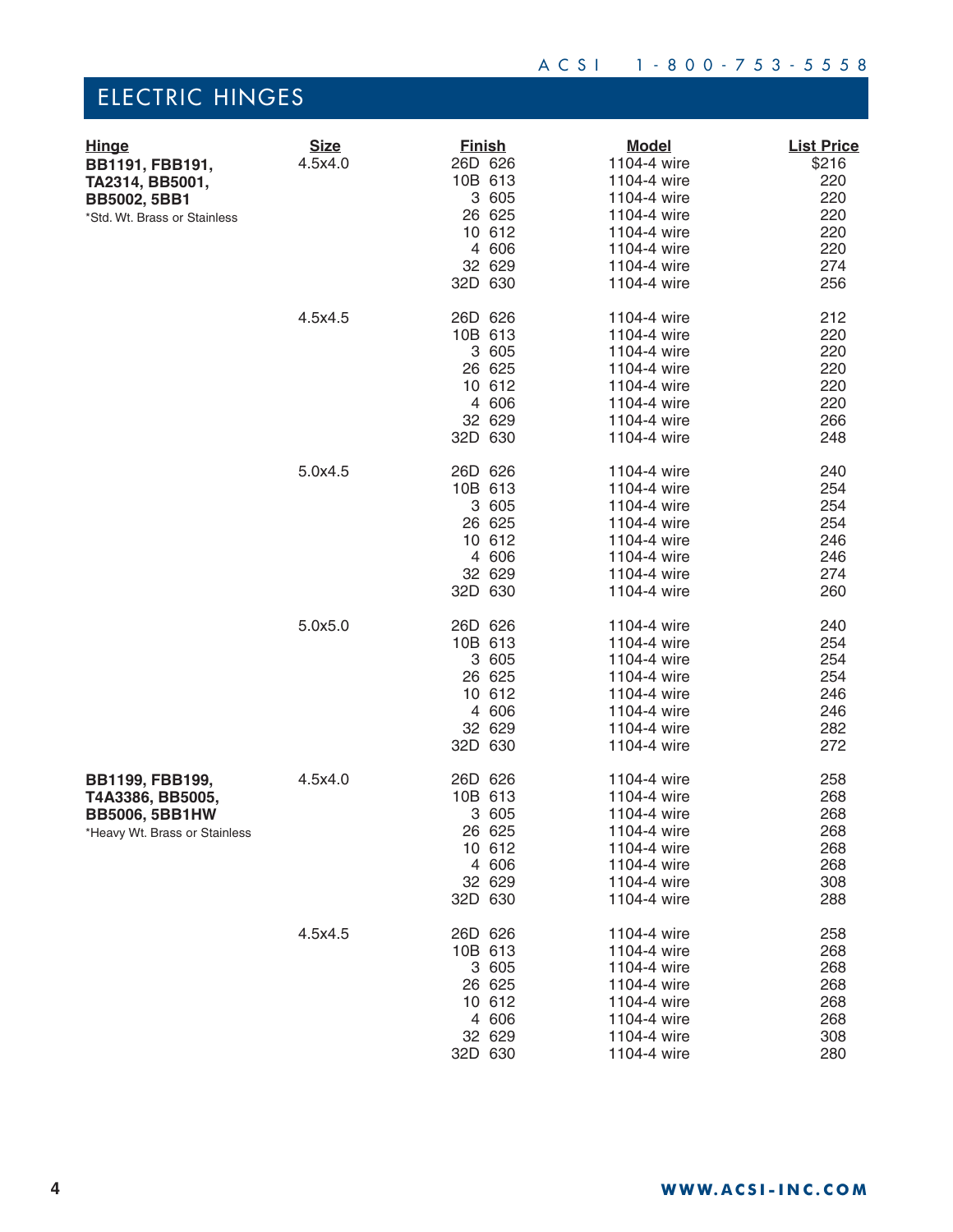| <b>Hinge</b><br>BB1199, FBB199,<br>T4A3386, BB5005,<br><b>BB5006, 5BB1HW</b><br>*Heavy Wt. Brass or Stainless | <b>Size</b><br>5.0x4.5 | <b>Finish</b><br>26D 626<br>10B 613<br>3 605<br>26 625<br>10 612<br>4 606<br>32 629<br>32D 630 | <b>Model</b><br>1104-4 wire<br>1104-4 wire<br>1104-4 wire<br>1104-4 wire<br>1104-4 wire<br>1104-4 wire<br>1104-4 wire<br>1104-4 wire | <b>List Price</b><br>\$268<br>284<br>284<br>284<br>284<br>284<br>328<br>296 |
|---------------------------------------------------------------------------------------------------------------|------------------------|------------------------------------------------------------------------------------------------|--------------------------------------------------------------------------------------------------------------------------------------|-----------------------------------------------------------------------------|
|                                                                                                               | 5.0x5.0                | 26D 626<br>10B 613<br>3 605<br>26 625<br>10 612<br>4 606<br>32 629<br>32D 630                  | 1104-4 wire<br>1104-4 wire<br>1104-4 wire<br>1104-4 wire<br>1104-4 wire<br>1104-4 wire<br>1104-4 wire<br>1104-4 wire                 | 268<br>284<br>284<br>284<br>284<br>284<br>328<br>304                        |
| AB700, TA714,<br>LB8000, 3CB1<br>*Std. Wt. Steel<br>*3 Knuckle                                                | 4.5x4.5                | 26D 652<br>10B 640<br>10A 641<br>3 6 3 2<br>26 651<br>10 639<br>4 633<br>P 600                 | 1104-4 wire<br>1104-4 wire<br>1104-4 wire<br>1104-4 wire<br>1104-4 wire<br>1104-4 wire<br>1104-4 wire<br>1104-4 wire                 | 194<br>208<br>208<br>208<br>208<br>204<br>204<br>204                        |
|                                                                                                               | 5.0x4.5                | 26D 652<br>10B 640<br>10A 641<br>3 6 3 2<br>26 651<br>10 639<br>4 633<br>P 600                 | 1104-4 wire<br>1104-4 wire<br>1104-4 wire<br>1104-4 wire<br>1104-4 wire<br>1104-4 wire<br>1104-4 wire<br>1104-4 wire                 | 208<br>216<br>216<br>216<br>216<br>212<br>212<br>212                        |
|                                                                                                               | 5.0x5.0                | 26D 652<br>10B 640<br>10A 641<br>3 632<br>26 651<br>10 639<br>4 633<br>P 600                   | 1104-4 wire<br>1104-4 wire<br>1104-4 wire<br>1104-4 wire<br>1104-4 wire<br>1104-4 wire<br>1104-4 wire<br>1104-4 wire                 | 208<br>216<br>216<br>216<br>216<br>212<br>212<br>212                        |
| AB750, TA786,<br><b>LB8004, 3CB1HW</b><br>*Heavy Wt. Steel<br>*3 Knuckle                                      | 4.5x4.5                | 26D 652<br>10B 640<br>10A 641<br>3 632<br>26 651<br>10 639<br>4 633<br>P 600                   | 1104-4 wire<br>1104-4 wire<br>1104-4 wire<br>1104-4 wire<br>1104-4 wire<br>1104-4 wire<br>1104-4 wire<br>1104-4 wire                 | 260<br>276<br>276<br>276<br>276<br>276<br>276<br>276                        |
|                                                                                                               | 5.0x4.5                | 26D 652<br>10B 640<br>10A 641<br>3 632<br>26 651<br>10 639<br>4 633<br>P 600                   | 1104-4 wire<br>1104-4 wire<br>1104-4 wire<br>1104-4 wire<br>1104-4 wire<br>1104-4 wire<br>1104-4 wire<br>1104-4 wire                 | 276<br>290<br>290<br>290<br>290<br>290<br>290<br>290                        |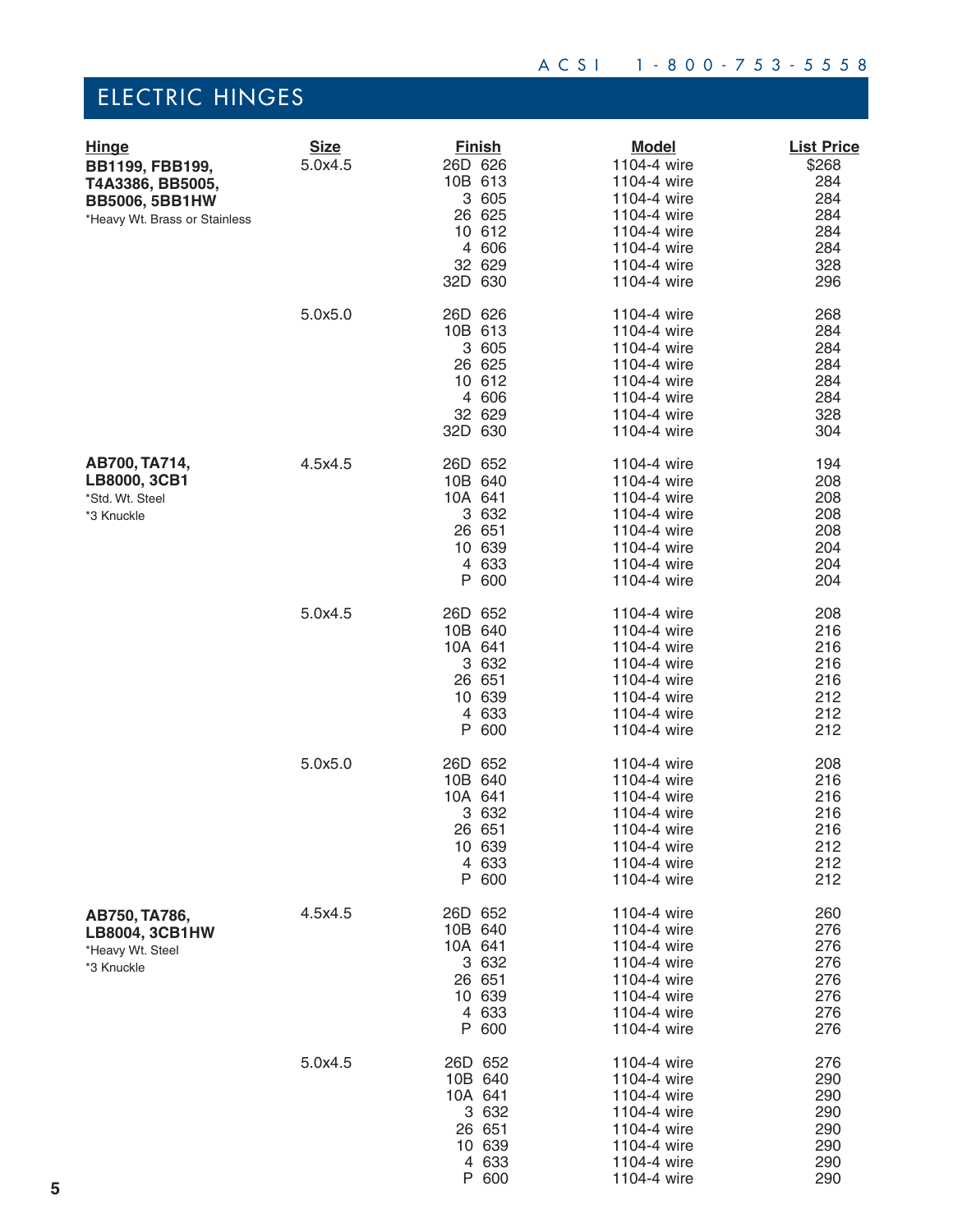| <b>Hinge</b><br>AB800, TA314,<br>LB8001, LB8002, 3CB1<br>*Std. Wt. Brass or Stainless<br>*3 Knuckle | <b>Size</b><br>4.5x4.5 | <b>Finish</b><br>26D 626<br>10B 613<br>3 605<br>26 625<br>10 612<br>32 629<br>32D 630 | <b>Model</b><br>1104-4 wire<br>1104-4 wire<br>1104-4 wire<br>1104-4 wire<br>1104-4 wire<br>1104-4 wire<br>1104-4 wire | <b>List Price</b><br>\$256<br>308<br>308<br>308<br>256<br>290<br>290 |
|-----------------------------------------------------------------------------------------------------|------------------------|---------------------------------------------------------------------------------------|-----------------------------------------------------------------------------------------------------------------------|----------------------------------------------------------------------|
|                                                                                                     | 5.0x4.5                | 26D 626<br>10B 613<br>3 605<br>26 625<br>10 612<br>32 629<br>32D 630                  | 1104-4 wire<br>1104-4 wire<br>1104-4 wire<br>1104-4 wire<br>1104-4 wire<br>1104-4 wire<br>1104-4 wire                 | 280<br>328<br>328<br>328<br>280<br>320<br>320                        |
|                                                                                                     | 5.0x5.0                | 26D 626<br>10B 613<br>3 605<br>26 625<br>10 612<br>32 629<br>32D 630                  | 1104-4 wire<br>1104-4 wire<br>1104-4 wire<br>1104-4 wire<br>1104-4 wire<br>1104-4 wire<br>1104-4 wire                 | 280<br>298<br>298<br>298<br>280<br>320<br>320                        |
| AB850, TA386,<br>LB8005, LB8006,<br>3CB1HW<br>*Heavy Wt. Brass or Stainless<br>*3 Knuckle           | 4.5x4.5                | 26D 626<br>10B 613<br>3 605<br>26 625<br>10 612<br>32 629<br>32D 630                  | 1104-4 wire<br>1104-4 wire<br>1104-4 wire<br>1104-4 wire<br>1104-4 wire<br>1104-4 wire<br>1104-4 wire                 | 286<br>338<br>338<br>338<br>286<br>332<br>332                        |
|                                                                                                     | 5.0x4.5                | 26D 626<br>10B 613<br>3 605<br>26 625<br>10 612<br>32 629<br>32D 630                  | 1104-4 wire<br>1104-4 wire<br>1104-4 wire<br>1104-4 wire<br>1104-4 wire<br>1104-4 wire<br>1104-4 wire                 | 318<br>368<br>368<br>368<br>318<br>354<br>354                        |
|                                                                                                     | 5.0x5.0                | 26D 626<br>10B 613<br>3 605<br>26 625<br>10 612<br>32 629<br>32D 630                  | 1104-4 wire<br>1104-4 wire<br>1104-4 wire<br>1104-4 wire<br>1104-4 wire<br>1104-4 wire<br>1104-4 wire                 | 318<br>368<br>368<br>368<br>318<br>354<br>354                        |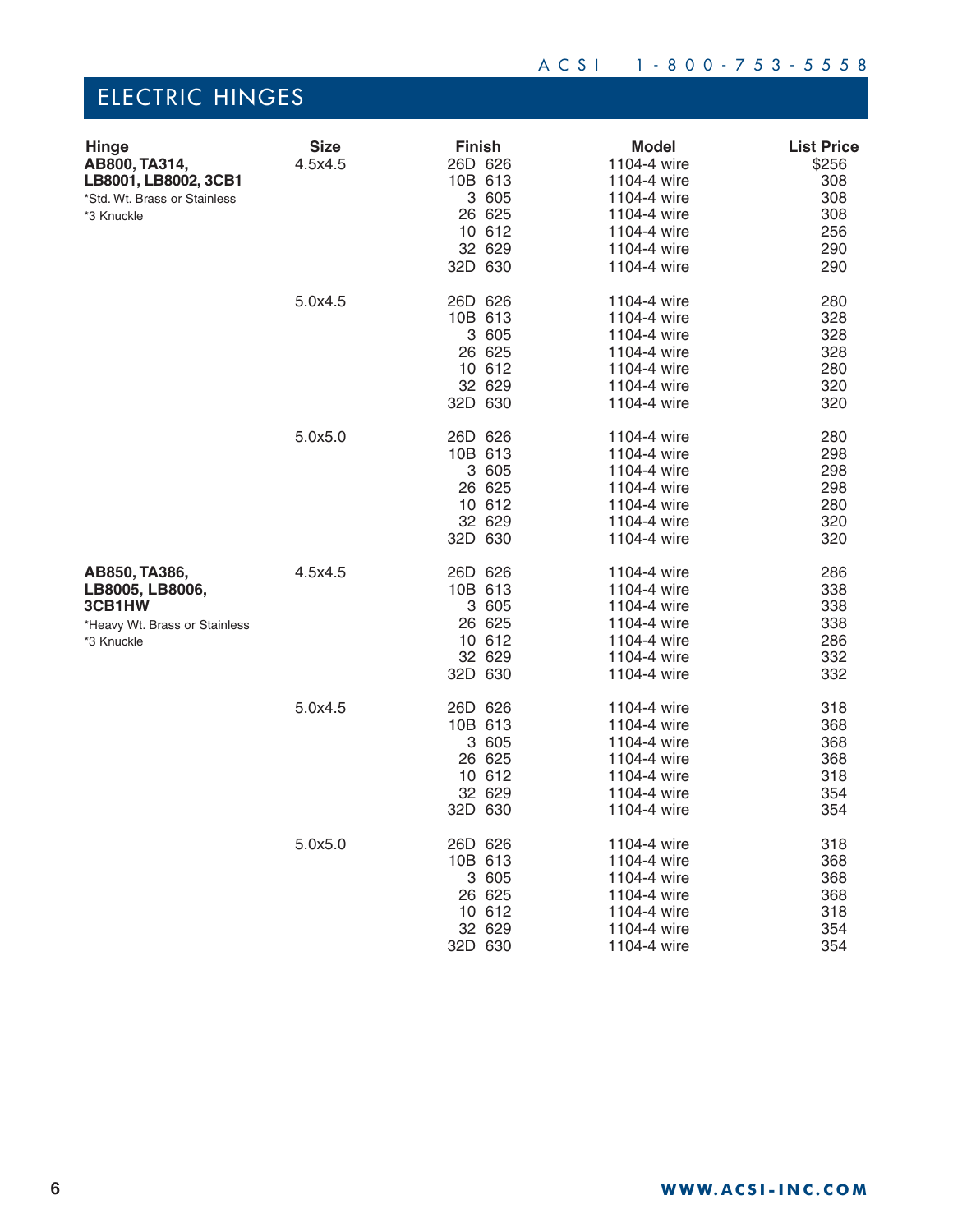## ELECTRIC HINGE OPTIONS (ADD TO 1104 LIST PRICE)

| <b>Model</b> | <b>Hinge Option Description</b>                                 | <b>List Price</b> |
|--------------|-----------------------------------------------------------------|-------------------|
| 1102         | Concealed electric through-wire (2 wire, 22 ga)                 | \$40              |
| 1106         | Concealed electric through-wire (6 wire)                        | 52                |
| 1108         | Concealed electric through-wire (8 wire)                        | 62                |
| 1100-10      | Concealed electric through-wire (10 wire)                       | 116               |
| 1100-12      | Concealed electric through-wire (12 wire)                       | 124               |
| 1182         | Concealed electric through-wire (2 wire, 18 ga)                 | 50                |
| 1182x4       | Concealed electric through-wire (2 wire, 18 ga x 4 wire, 28 ga) | 96                |
| 1182x6       | Concealed electric through-wire (2 wire, 18 ga x 6 wire, 28 ga) | 116               |
| 1110         | Concealed electric monitor                                      | 20                |
| 1114         | Concealed electric through-wire + monitor (4 wire)              | 166               |
| 1116         | Concealed electric through-wire + monitor (6 wire)              | 186               |
| 1118         | Concealed electric through-wire + monitor (8 wire)              | 210               |
| 1120         | Concealed air transfer                                          | 60                |
| <b>ES</b>    | Exposed electric switch (1 switch)                              | Consult Factory   |
|              | Radius corner hinges                                            | 15                |
|              | Long wire leads (4 wire)                                        | \$2/Foot net      |
|              | Long wire leads (6 wire)                                        | 3/Foot net        |
|              | Long wire leads (8 wire)                                        | 4/Foot net        |
| 302-03-03    | 7" Hinge mortar guard                                           | \$36              |
| $LC-4$       | Lynx Connector (ASSA Connector)                                 | 34                |
| $LC-6$       | Lynx Connector (ASSA Connector)                                 | 48                |
| $LC-8$       | Lynx Connector (ASSA Connector)                                 | 60                |
| $LC-10$      | Lynx Connector (ASSA Connector)                                 | 74                |
| <b>LC-12</b> | Lynx Connector (ASSA Connector)                                 | 84                |

**Note:** Consult factory for Swing Clear, Wide Throw, Half Mortise, Half Surface, Raised Barrel, Hospital Tips, and all other hinges not listed for price and availability.

## ELECTRIC PIVOTS

| <b>Pivot</b>    | Finish                 | Model     | <b>List Price</b> |
|-----------------|------------------------|-----------|-------------------|
| M <sub>19</sub> | 26D, 26, 10B, 3, 10, 4 | 1102/1104 | \$400             |
| M <sub>19</sub> | 26D, 26, 10B, 3, 10, 4 | 1110      | 410               |
| M <sub>19</sub> | 26D, 26, 10B, 3, 10, 4 | 1108      | 420               |

## ELECTRIC HINGES/PIVOTS MODIFICATIONS

**Below pricing for modifications to distributor supplied hinges.**

| <b>Model</b> | <b>Hinge Modification Description</b>                           | <b>List Price</b> |
|--------------|-----------------------------------------------------------------|-------------------|
| 1102         | Concealed electric through-wire (2 wire, 22 ga)                 | \$204             |
| 1104         | Concealed electric through-wire (4 wire)                        | 164               |
| 1106         | Concealed electric through-wire (6 wire)                        | 216               |
| 1108         | Concealed electric through-wire (8 wire)                        | 224               |
| 1100-10      | Concealed electric through-wire (10 wire)                       | 258               |
| 1100-12      | Concealed electric through-wire (12 wire)                       | 264               |
| 1182         | Concealed electric through-wire (2 wire, 18 ga)                 | 210               |
| 1182x4       | Concealed electric through-wire (2 wire, 18 ga x 4 wire, 28 ga) | 260               |
| 1182x6       | Concealed electric through-wire (2 wire, 18 ga x 6 wire, 28 ga) | 280               |
| 1110         | Concealed electric monitor                                      | 164               |
| 1114         | Concealed electric through-wire and monitor (4 wire)            | 326               |
| 1116         | Concealed electric through-wire and monitor (6 wire)            | 364               |
| 1118         | Concealed electric through-wire and monitor (8 wire)            | 390               |
| 1120         | Air transfer                                                    | 200               |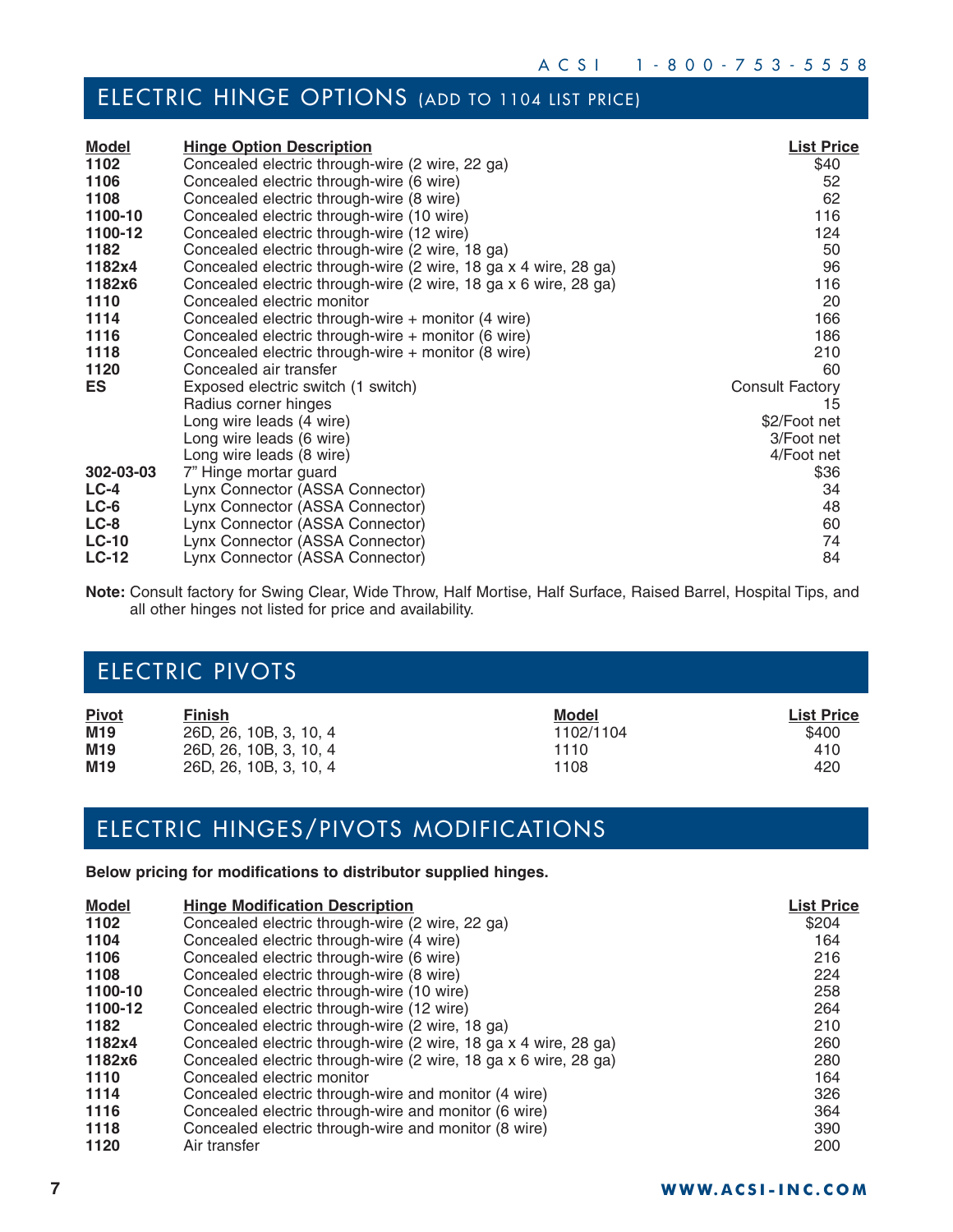## ELECTRIC HINGES/PIVOTS MODIFICATION COMPARISON CHART

| <b>ACSI</b> | <b>STANLEY</b> | <b>HAGER</b> | <b>IVES</b> | <b>McKINNEY</b> |
|-------------|----------------|--------------|-------------|-----------------|
| 1104        | CE-54          | ETW-4        | TW4         | $CC-4$          |
| 1106        | CE-56          | ETW-6        | TW6         | CC-6            |
| 1108        | CE-58          | ETW-8        | TW8         | $CC-8$          |
| 1110        | СS             | <b>EMN</b>   | <b>MON</b>  | СS              |
| 1114        | CECS-54        | ETM-4        | TW4M        | CSCC-4          |
| 1116        | CECS-56        | ETM-6        | TW6M        | CSCC-6          |
| 1118        | CECS-58        | ETM-8        | TW8M        | CSCC-8          |

## HOW TO ORDER (EXAMPLE)

| <b>Hinge/Part Description</b> | <b>Modification</b> |
|-------------------------------|---------------------|
| FBB179 4.5x4.5 26D            | 1104                |
| BB1279 5.0x4.5 10B            | 1108                |
| M19-US26 LH                   | 1110                |

## LYNX CONNECTOR CROSS REFERENCE

| <b>ACSI Part</b><br><b>Number</b> | <b>ASSA Part Number</b> |           | <b>Harness Description</b>             |
|-----------------------------------|-------------------------|-----------|----------------------------------------|
| $LC-DOO3$                         | QC-C003P                | QC-C003   | 3" 12-WIRE 2-MALE Harness Assembly     |
| <b>LC-D006</b>                    | QC-C006P                | QC-C006   | 6" 12-WIRE 2-MALE Harness Assembly     |
| <b>LC-D012</b>                    | QC-C012P                | QC-C012   | 12" 12-WIRE 2-MALE Harness Assembly    |
| <b>LC-D200</b>                    | QC-C200P                | QC-C200   | 26" 12-WIRE 2-MALE Harness Assembly    |
| <b>LC-D206</b>                    | QC-C206P                | QC-C206   | 32" 12-WIRE 2-MALE Harness Assembly    |
| <b>LC-D300</b>                    | QC-C300P                | QC-C300   | 38" 12-WIRE 2-MALE Harness Assembly    |
| <b>LC-D306</b>                    | $OC-C306P$              | QC-C306   | 44" 12-WIRE 2-MALE Harness Assembly    |
| <b>LC-D400</b>                    | QC-C400P                | $QC-C400$ | 50" 12-WIRE 2-MALE Harness Assembly    |
| LC-D1500                          | QC-C1500P               | QC-C1500  | 15' 2" 12-WIRE 2-MALE Harness Assembly |

**Note:** For pricing see Series 1500 Electric Lock, p 18.



**WWW.ACSI-INC.COM**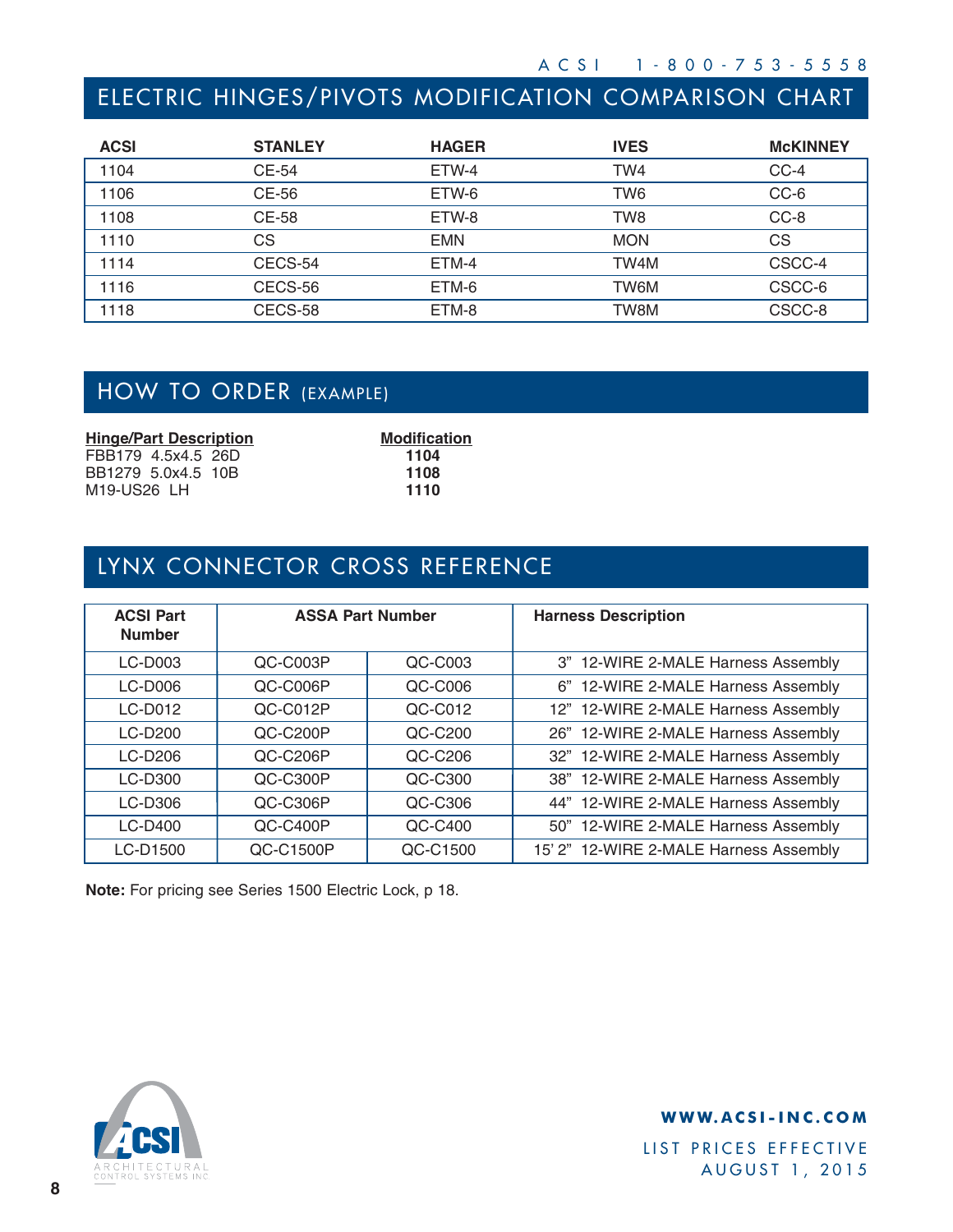## **S E R I E S 1300**  DOOR CONTROL ACCESSORIES

## MORTISE KEYSWITCH\*

**ACSI Series 1310 Mortise Keyswitches** are designed to control electric locks, electric strikes, electric exit devices, and a variety of other control applications. ACSI 1310 keyswitches allow keying the electrically controlled openings to facility master key systems. DPDT contacts unless otherwise noted.

| <b>Model</b> | <b>Description</b>                                                                   | <b>List Price</b> |
|--------------|--------------------------------------------------------------------------------------|-------------------|
| 1310-1       | Keyswitch, single gang, wall mount                                                   | \$130             |
| 1310-2       | Keyswitch, single gang, 2 indicators (Red and Green), wall mount                     | 150               |
| 1310-3       | Keyswitch, double gang, adjustable time delay, wall mount; Output: SPDT dry contacts | 250               |
| 1310-3-2     | Keyswitch, double gang, adjustable time delay, 2 indicators (Red and Green),         | 270               |
|              | wall mount                                                                           |                   |
| 1310-4       | Keyswitch, narrow style, 1-3/4" frame mount                                          | 140               |
| 1310-4-2     | Keyswitch, narrow style, 2 indicators (Red and Green), frame mount                   | 160               |
| 1310-5       | Keyswitch, double gang, audible alarm, wall mount                                    | 220               |
| 1310-5-2     | Keyswitch, double gang, audible alarm, 2 indicators (Red and Green), wall mount      | 250               |
| 1310-6       | Keyswitch, single gang, wall mount, two momentary switches                           | 160               |
| 1310-7       | Keyswitch, single gang, wall mount, two momentary switches, 1 indicator              | 180               |
| 1310-8       | Keyswitch, single gang, wall mount, two momentary switches, 2 indicators             | 200               |

\*When ordering Part No. 1310 or 1320, specify momentary or maintained action.

## PUSHBUTTON SWITCH\*

**ACSI Series 1320 Pushbutton Switches** provide a variety of functions for commercial and industrial door control applications. DPDT contacts unless otherwise noted.

| <b>Model</b> | <b>Description</b>                                                                                                                | <b>List Price</b> |
|--------------|-----------------------------------------------------------------------------------------------------------------------------------|-------------------|
| 1320-1       | Pushbutton, single gang, wall mount                                                                                               | \$100             |
| 1320-2       | Pushbutton, single gang, 1 indicator (Red or Green), wall mount                                                                   | 120               |
| 1320-3       | Pushbutton, single gang, 2 indicators (Red and Green), wall mount                                                                 | 140               |
| 1320-4       | Pushbutton, double gang, adjustable time delay, 1 indicator (Red or Green),<br>wall mount, 1 indicator, Output: SPDT dry contacts | 250               |
| 1320-5       | Pushbutton, single gang, mushroom switch, wall mount**                                                                            | 220               |
| 1320-5-2     | Pushbutton, single gang, mushroom switch, 2 indicators (Red and Green),<br>wall mount**                                           | 250               |
| 1320-6       | Pushbutton, narrow style, 1-3/4" frame mount                                                                                      | 120               |
| 1320-6-2     | Pushbutton, narrow style, 2 indicators (Red and Green), 1-3/4" frame mount                                                        | 150               |

\*When ordering Part No. 1310 or 1320, specify momentary or maintained action. \*\*Contacts available in SPDT form only.

## EMERGENCY RELEASE

**Attractive and durable, ACSI 1330-3 Emergency Release** provides manual emergency reporting. The 1330-3 is finished in blue enamel. Supplied with separate N.O. and N.C. contact outputs.

| <b>Model</b> | <b>Description</b>       | <b>List Price</b> |
|--------------|--------------------------|-------------------|
| 1330-3       | <b>Emergency Release</b> | \$180             |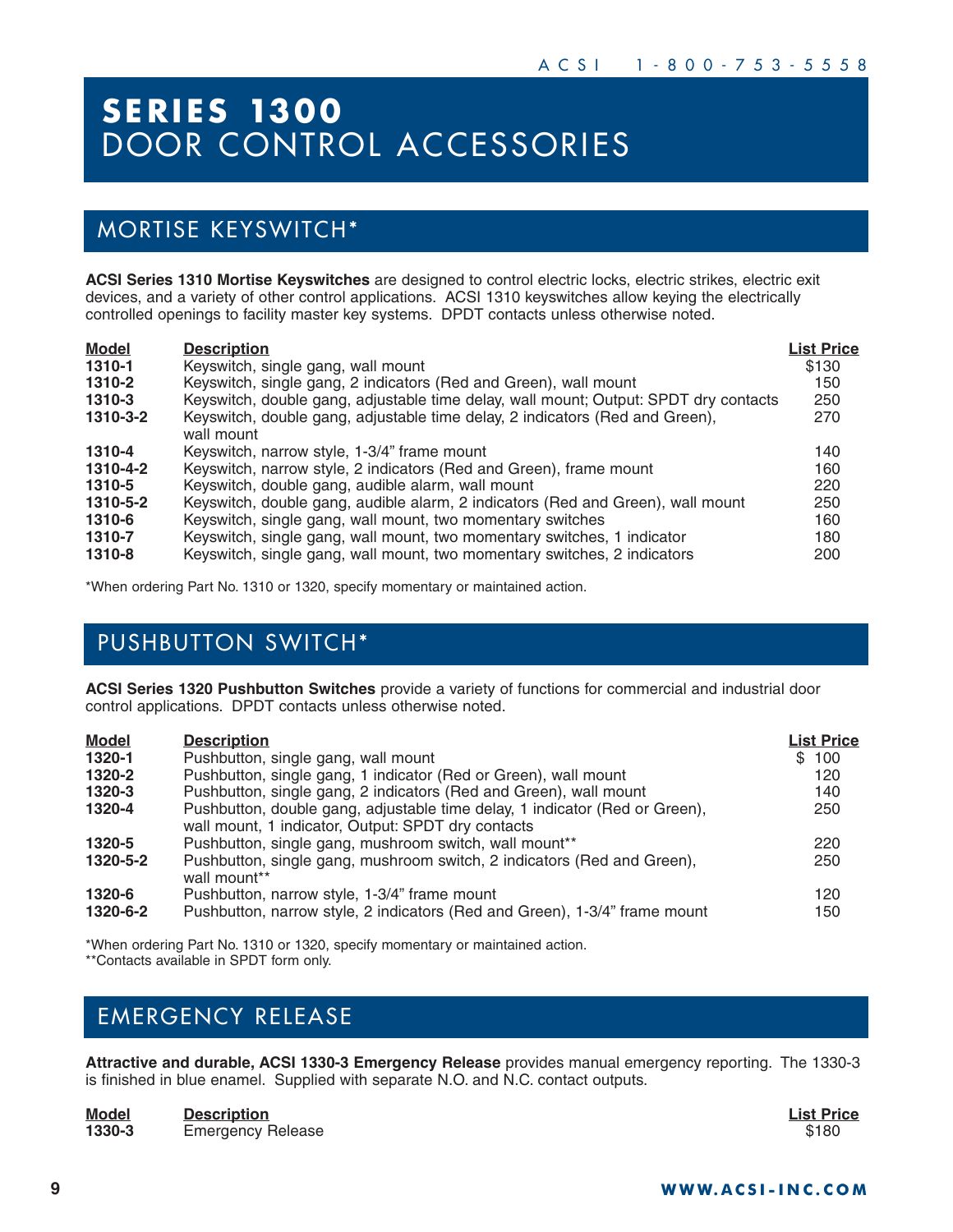### DOOR POSITION SENSORS

**ACSI 1335 Door Position Sensors** are used to confirm door position. Magnetic sensors mounted in the frame react to the proximity of a magnet mounted in the door.

| <b>Model</b> | <b>Description</b>                                 | <b>List Price</b> |
|--------------|----------------------------------------------------|-------------------|
| 1335-1       | D.P.S. Standard mortise, SPDT, N.O./N.C. contacts  | \$140             |
| 1335-2       | D.P.S. ANSI, SPDT, N.O./N.C. contacts              | 150               |
| 1335-3       | D.P.S. 1" Recessed mount, SPDT, N.O./N.C. contacts | 70                |

### INDICATORS

**ACSI 1340 Indicators** provide visual and/or audible indication of system status.

| <b>Model</b> | <b>Description</b>                                                  | <b>List Price</b> |
|--------------|---------------------------------------------------------------------|-------------------|
| 1340-1       | Indicator, single gang, round LED (Red or Green), wall mount        | \$ 60             |
| 1340-1-2     | 2 indicators, single gang, 2 round LEDs (Red and Green), wall mount | 84                |
| 1340-2       | Audible alarm, single gang, wall mount                              | 120               |
| 1340-3       | High security audible alarm, single gang, wall mount                | 160               |
| 1341-1       | Indicator, narrow style, frame mount, round LED (Red or Green)      | 60                |

## **S E R I E S 1300**  DOOR CONTROLS

**ACSI Digital Keypads offer proven reliability for commercial, industrial, and residential applications. The 1355 Keypads are designed to control any electric locking device.**

### DIGITAL KEYPADS

| Model  | <b>Description</b>                                                               | <b>List Price</b> |
|--------|----------------------------------------------------------------------------------|-------------------|
| 1355-1 | Digital Indoor Keypad                                                            | \$220             |
|        | • Flush mount, single gang, stainless steel faceplate                            |                   |
| 1355-2 | Weather Resistant Keypad                                                         | 320               |
|        | • Flush mount, single gang, stainless steel faceplate                            |                   |
| 1355-3 | Sealed Environmental Keypad                                                      | 680               |
|        | • Weatherproof self-contained metal housing                                      |                   |
|        | • Braille keys                                                                   |                   |
|        | • Small design suitable for commercial, industrial, and residential applications |                   |
| 1355-4 | Ruggedized Digital Keypad                                                        | 680               |
|        | . Weather resistant self-contained metal housing                                 |                   |
|        | • Vandal resistant                                                               |                   |
|        | • One piece housing suitable for wall, post, or gooseneck mounting               |                   |
|        | • Braille keys                                                                   |                   |
| 1355-5 | Mullion Digital Keypad                                                           | 660               |
|        | • Narrow style suitable for aluminum door frame mounting                         |                   |
|        | • Available in bronze or satin aluminum                                          |                   |
| 1355-6 | Indoor Backlit Keypad                                                            | 450               |
|        | • Illuminated backlit hardened keys, sounder                                     |                   |
|        | • Heavy traffic application                                                      |                   |
|        | • Flush mount design                                                             |                   |
| 1355-7 | Harsh Environment Keypad                                                         | 860               |
|        | • Weather resistant                                                              |                   |
|        | • Indoor/outdoor high traffic applications                                       |                   |
|        | • Touch sissitive flat key design                                                |                   |
|        | • Heavy chrome plated trim ring                                                  |                   |

**Note:** All keypads have a main relay and three independent outputs.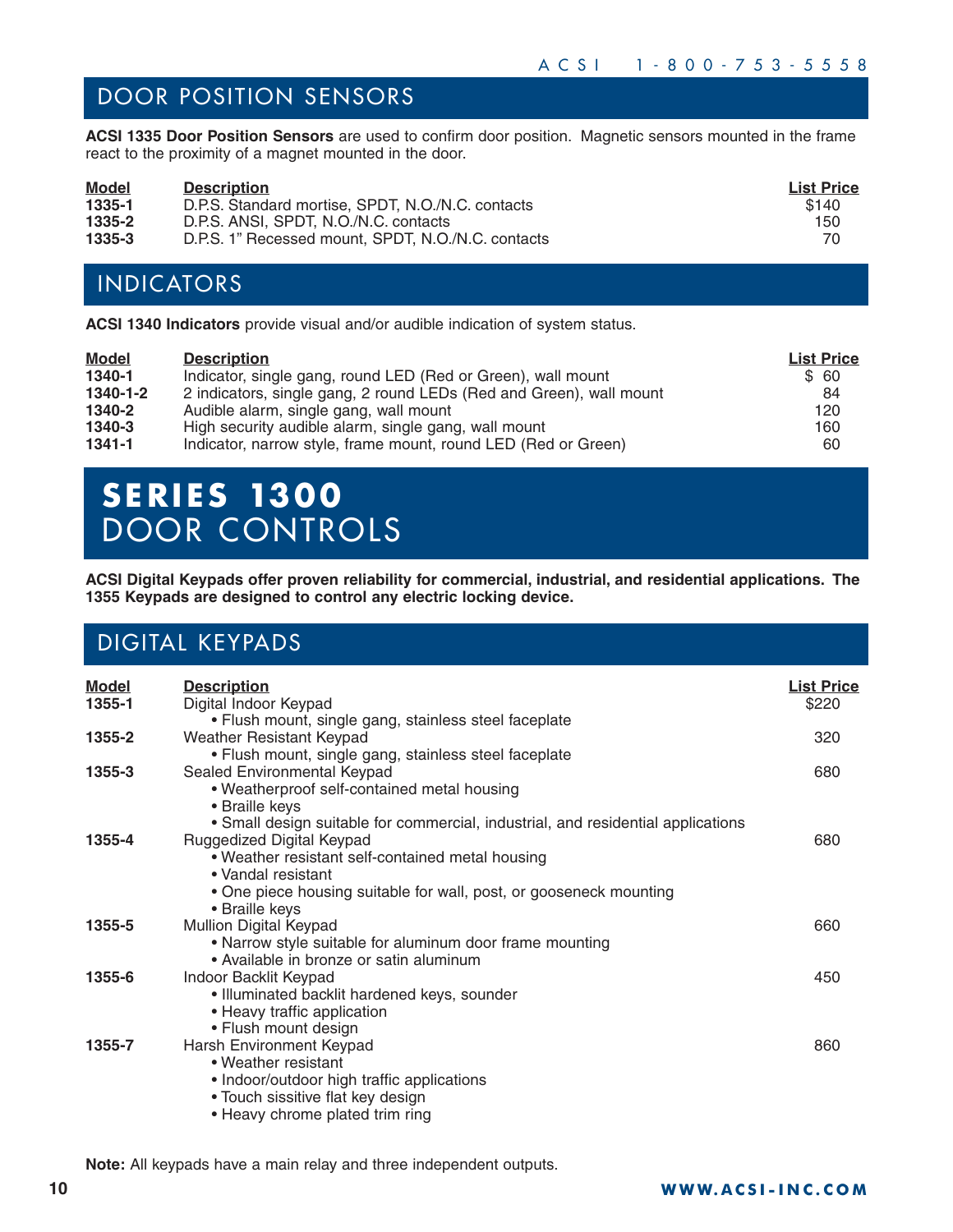## **S E R I E S 1400**  POWER SUPPLIES

**ACSI Series 1400 Power Supplies are designed and manufactured by ACSI engineers to operate a variety of electric locking devices that will meet the most sophisticated specifications.**

**ACSI system engineers are available to assist you in the selection of the power supply that best meets your application. All ACSI designed systems include riser diagrams and point-to-point wiring diagrams that allow ease of interface with life safety and security systems.**

### 1410, 1420, 1440, 1400-6100 POWER SUPPLIES

#### **Features**

- UL Listed under 294 standard for access control system units (File BP6737)
- Class 2 outputs
- Filtered/Regulated 24VDC
- 2 amp load capacity
- Overload protection
- Over voltage protection
- Short circuit protection
- Surge suppression on fail safe and fail secure outputs
- Accepts 120VAC or 240VAC input

## 1410 POWER SUPPLY

**ACSI 1410 Interlock Power Supply** is designed to interconnect two or more doors using fail safe locking devices. Each supply can control up to four doors; and the system can be expanded for requirements in excess of four doors.

Any one door can be programmed to be part of (common to) as many as three separate interlocking systems. Separate plug-in p.c. boards used to control interlocking doors can be programmed for normally locked or normally unlocked operation.

| <b>Model</b> | <b>Description</b> | <b>List Price</b> |
|--------------|--------------------|-------------------|
| 1410-2       | 2 Door interlock   | \$630             |
| 1410-3       | 3 Door interlock   | 730               |
| 1410-4       | 4 Door interlock   | 860               |

### 1420 POWER SUPPLY

**ACSI 1420 Power Supply** provides power and control for openings with a fail safe or fail secure electrified locking device (including exit devices with motorized latch retraction) and automatic door operator.

| <b>Model</b> | <b>Description</b>                                           | <b>List Price</b> |
|--------------|--------------------------------------------------------------|-------------------|
| 1420         | 24VDC, 2 amp                                                 | \$380             |
| 1420-DN      | 24VDC, 2 amp, Day/Night Mode Application using relay module. | 440               |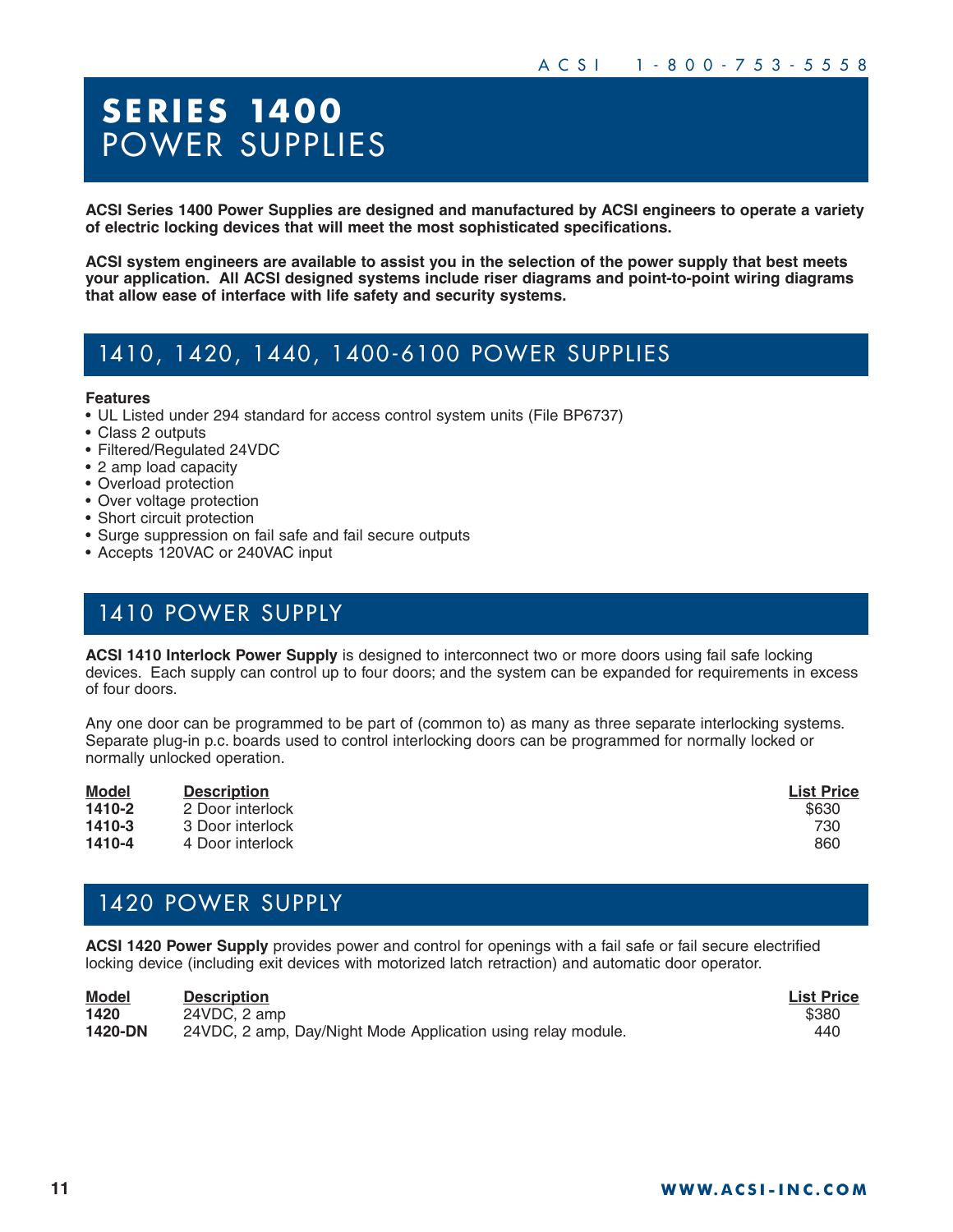### 1440 POWER SUPPLY

**ACSI 1440 Power Supply** provides power for fail safe or fail secure locking devices.

| <b>Model</b> | <b>Description</b>                                   | <b>List Price</b> |
|--------------|------------------------------------------------------|-------------------|
| 1440         | 24VDC, 2 amp                                         | \$340             |
| 1440-TD      | 24VDC, 2 amp, Adjustable Time Delay (1 sec - 60 min) | 400               |

### 1450 POWER SUPPLY

#### **ACSI 1450 Battery Backup Power Supply** can be used in the following applications:

• Provide power/control to exit devices equipped with the ACSI Series 1550-MD Motor Drive Electric Latch Retraction.

- Provide power/control to electrified door hardware in applications requiring automatic door operator interface.
- Provide power for fail safe or fail secure locking devices.
- **Features**
- UL Listed under 294 standard for access control system units
- Class 2 outputs
- Filtered and regulated outputs
- 12VDC or 24VDC selectable outputs
- Overload protection
- Short circuit protection
- Automatic switch over to stand-by battery when AC fails
- Built-in battery charger
- Supplied with (2) 12V, 7Ah lead acid batteries

| <b>Model</b> | <b>Description</b>                                   | <b>List Price</b> |
|--------------|------------------------------------------------------|-------------------|
| 1451         | 24VDC, 1 amp                                         | \$480             |
| 1451-TD      | 24VDC, 1 amp, Adjustable Time Delay (1 sec- 60min)   | 490               |
| 1451-DN      | 24VDC, 1 amp, Day/Night Mode Application             | 600               |
| 1451-AO      | 24VDC, 1 amp, Automatic Operator Interface           | 555               |
| 1452         | 24VDC, 1.75 amp                                      | 560               |
| 1452-TD      | 24VDC, 1.75 amp, Adjustable Time Delay (1 sec-60min) | 580               |
| 1452-DN      | 24VDC, 1.75 amp, Day/Night Mode Application          | 700               |
| 1452-AO      | 24VDC, 1.75 amp, Automatic Operator Interface        | 650               |

### 1490 DELAYED EGRESS POWER SUPPLY

**The ACSI 1490 Power Supply** is designed to interface with ACSI electromagnetic locks in a delayed egress locking application. UL Listed and meets NFPA code requirements.

| <b>Model</b> | <b>Description</b> | <b>List Price</b> |
|--------------|--------------------|-------------------|
| 1490-21      | zone card          | \$640             |
| 1490-22      | 2 zone cards       | 710               |
| 1490-23      | 3 zone cards       | 776               |
| 1490-24      | 4 zone cards       | 840               |

### 1400-6100 POWER SUPPLY

**ACSI 1400-6100 Power Supply** is used exclusively with the **ACSI Series 6100 Communicating Door (Common Bath) System.**

| <b>Model</b> | <b>Description</b> | <b>List Price</b> |
|--------------|--------------------|-------------------|
| 1400-6100    | 24VDC, 2 amp       | \$400             |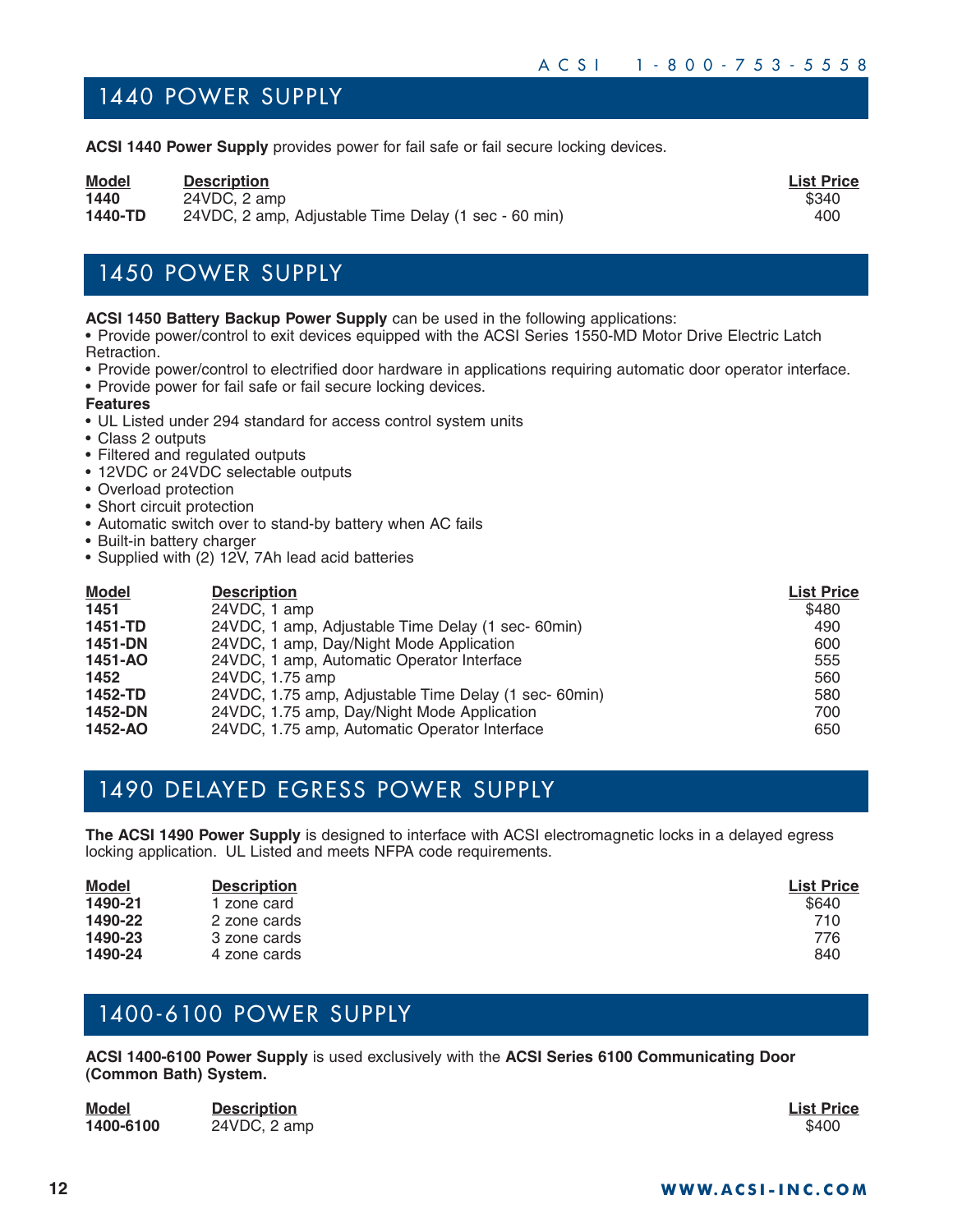## 1406/1426 POWER SUPPLY

**ACSI 1406 and 1426 Power Supplies** are designed to operate exit devices equipped with **ACSI Series 1550 Electric Latch Retraction**.

#### **Features**

- UL Listed and tested to UL 294 standard for access control system units
- Class 2 rated outputs
- Overload, over voltage and short circuit protection
- 1406BB and 1426BB Series only. Select from independent control of single exit devices from seperate inputs (one or two single doors) or sequential operation of two exit devices from a single input (pair of doors)
- Automatic door operator interface
- Fire alarm interface
- Field adjustable latch retraction time delay
- 24VDC, 12VDC\* constant voltage outputs (250 mA each)

\*Not available in battery backup models

**Day/Night Mode-ACSI 1426 Power Supply** provides a separate input for retracting one exit device or two exit devices sequentially without activating the automatic door operator. While the latches are held retracted, the auto-operator can be activated independently from a different input.

| <b>Model</b> | <b>Description</b> | <b>List Price</b> |
|--------------|--------------------|-------------------|
| 1406-04-AO   | 24VDC, 2 amp       | \$510             |
| 1426-04-AO   | 24VDC, 2 amp       | 580               |
|              |                    |                   |

#### **1406BB/1426BB Power Supplies with Battery Backup**

All the same features as above, but includes built-in battery backup power:

- 4 hours of backup power at full load during AC power failure
- Standby battery power with a supervised AC failure output and low battery output
- Supplied with (2) 12V, 7Ah lead acid batteries

| Model<br>1406BB<br>1426BB |                                                                                                                                                                                                                                                                                                                                                                | <b>List Price</b><br>\$990<br>1060 |
|---------------------------|----------------------------------------------------------------------------------------------------------------------------------------------------------------------------------------------------------------------------------------------------------------------------------------------------------------------------------------------------------------|------------------------------------|
| <b>OPTIONS</b>            |                                                                                                                                                                                                                                                                                                                                                                |                                    |
| RM                        | Relay Box, Single Relay<br>• Easy Installation<br>• 24VDC rated relay intended for use with all 1400 Series power<br>supplies for converting switched voltage outputs to dry contacts.<br>• Provides DPDT dry contact outputs for interfacing with other<br>access control or monitoring equipment.<br>• Coil draws 37mA.<br>• Contacts rated 15 amps at 28VDC | \$80                               |
| 1406/1426-PSM-24VDC       | <b>Power Supply Module</b><br>• Converts output voltage of an ACSI 1406 or 1426 Power Supply<br>to filtered and regulated 24VDC for use with ACSI 1550-MD<br><b>Motor Drive Electric Latch Retraction</b>                                                                                                                                                      | 140                                |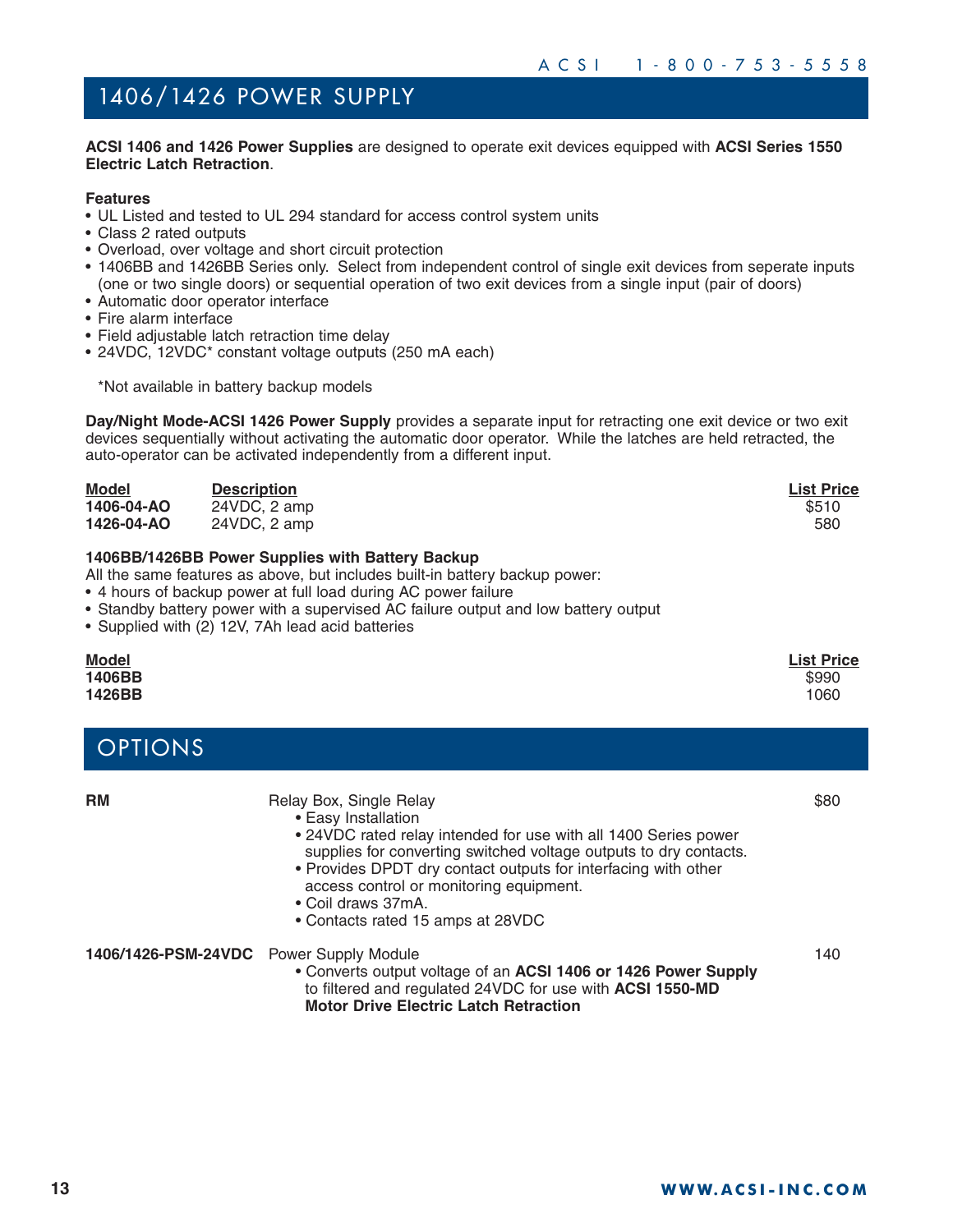## **S E R I E S 1500**  ELECTRIC LOCKS/MODIFICATIONS

**You supply the lock and ACSI supplies high quality UL Listed modifications to a wide range of manufacturers' locksets.**

|                               | <b>HOW TO ORDER</b>                                    |                                                         |                |                               |                                         |                                                |                                             |
|-------------------------------|--------------------------------------------------------|---------------------------------------------------------|----------------|-------------------------------|-----------------------------------------|------------------------------------------------|---------------------------------------------|
| Lock<br><b>Type</b>           | $\overline{2}$<br><b>Modification</b><br><b>Number</b> | 3<br><b>Options</b>                                     | 4<br>Locking   | 5<br>Lock<br>Part No.         | 6<br><b>Operating</b><br><b>Voltage</b> | <b>Quick</b><br><b>Connect</b><br><b>Cable</b> | 8<br><b>Handing</b>                         |
| M<br>$\mathsf C$<br><b>MU</b> | 1510<br>1520<br>1500                                   | <b>AE</b><br>LM<br><b>SM</b><br><b>DM</b><br><b>DPS</b> | $\overline{2}$ | Full<br>Part<br><b>Number</b> | 24VDC<br>24VAC/DC<br>12VDC<br>12VAC/DC  | QC<br>LC                                       | <b>RH</b><br>LH<br><b>RHR</b><br><b>LHR</b> |
| Example:<br>M                 | 1510                                                   | AE                                                      |                | L9070 (Schlage)               | 24VDC                                   |                                                | RH                                          |

## 1. LOCK TYPE (ADD TO BASE PRICE)

(Select type of lock to be modified)<br> **Model** Description

- **Model Description**
- **M Mortise Lock**<br> **C Cylindrical Lo**
- **C** Cylindrical Lock<br> **MU** Unit Lock Unit Lock

| 2. MODIFICATION NUMBER (BASE PRICE) |  |
|-------------------------------------|--|
|-------------------------------------|--|

| <b>Model</b>  | <b>Description</b>                          | <b>List Price</b> |
|---------------|---------------------------------------------|-------------------|
| M1510         | Mortise Lock Fail Safe Control              | \$250             |
| M1520         | Mortise Lock Fail Secure Control            | 250               |
| C1510         | Cylindrical Lock Fail Safe Control          | 260               |
| C1520         | <b>Cylindrical Lock Fail Secure Control</b> | 260               |
| <b>MU1510</b> | Unit Lock Fail Safe Control                 | 490               |
| <b>MU1520</b> | Unit Lock Fail Secure Control               | 490               |



### **WWW.ACSI-INC.COM**

LIST PRICES EFFECTIVE AUGUST 1, 2015

. . . . . .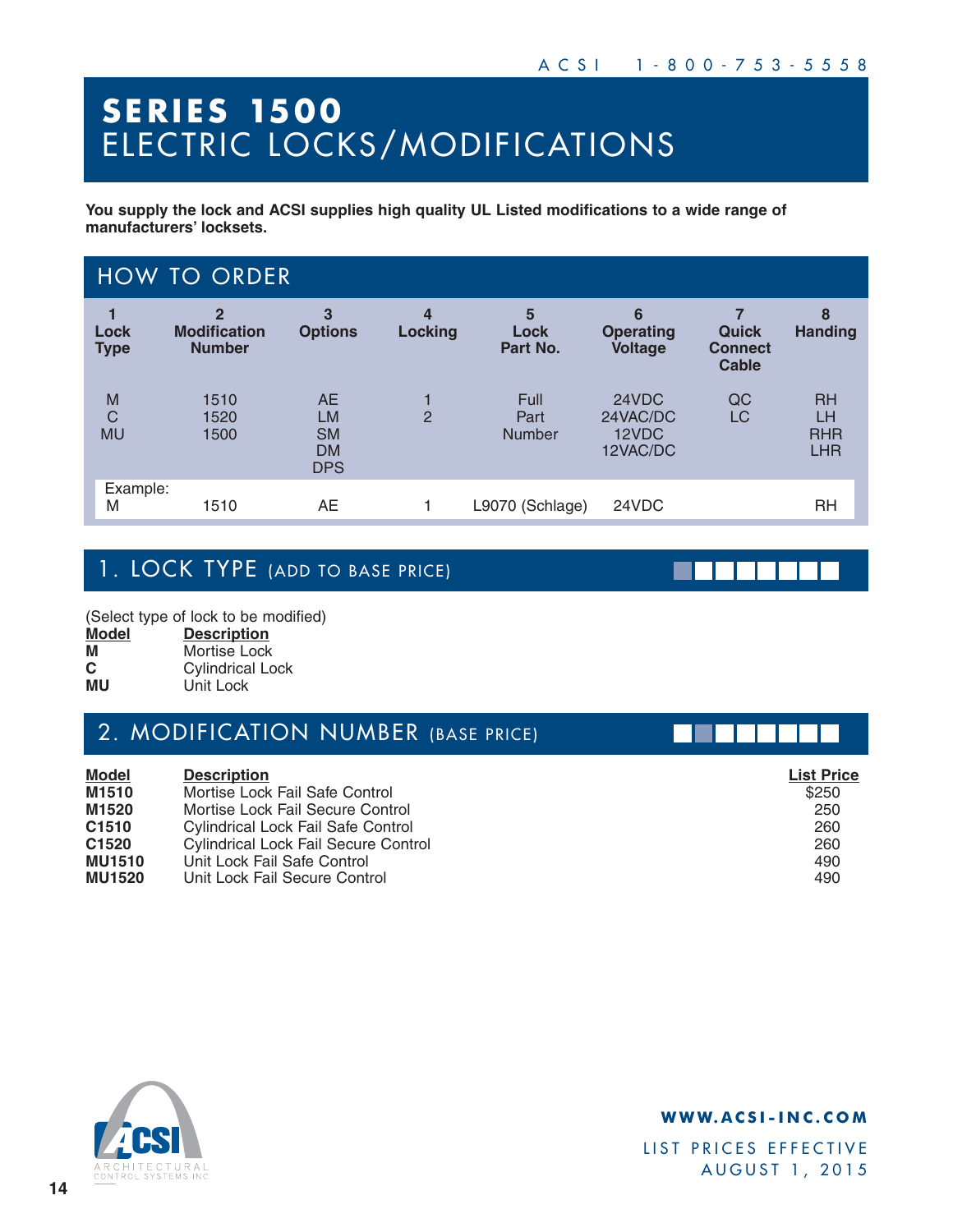ACSI 1-800-753-5558

## 3. OPTIONS

| <b>Model</b> | <b>Description</b>                                                                                                                                                                                                                                                                                                                                                                                                                               | <b>List Price</b> |
|--------------|--------------------------------------------------------------------------------------------------------------------------------------------------------------------------------------------------------------------------------------------------------------------------------------------------------------------------------------------------------------------------------------------------------------------------------------------------|-------------------|
| <b>AE</b>    | <b>Authorized Egress (Mortise or Cylindrical Lock)</b><br>ACSI Authorized Egress is a SPDT switch which monitors the<br>activation of the INSIDE trim. The AE switch can be used to:<br>• Shunt a door alarm to allow egress<br>• Signal a control console when the trim is activated<br>• Activate a door alarm<br>• Control an electromagnetic lock for egress                                                                                 | \$120             |
| LM           | <b>Latch Bolt Monitor (Mortise Lock)</b><br>• Latch bolt monitoring is a SPDT switch which monitors the full<br>extension of the main latch.                                                                                                                                                                                                                                                                                                     | 120               |
| <b>SM</b>    | <b>Security Monitoring (Mortise Lock)</b><br>• The ACSI SM option monitors, in series, solenoid status (locked or<br>unlocked) and latch status (deadlatch position).                                                                                                                                                                                                                                                                            | 220               |
| DM           | <b>Deadbolt Monitor (Mortise Lock)</b><br>• Deadbolt monitoring is a SPDT switch which monitors the extension<br>of the deadbolt.                                                                                                                                                                                                                                                                                                                | 120               |
| <b>DMS</b>   | <b>Deadbolt Monitor Secured (Mortise Lock)</b><br>• Deadbolt monitor secured is a SPDT switch wired to the fail secure<br>solenoid so that when the deadbolt is extended by key or thumb turn<br>the solenoid control is disabled and secures the outside lever in the<br>locked position. Retracting the deadbolt will enable the solenoid to<br>unlock the outside lever. Free egress at all times.<br>• Consult Factory for models available. | 140               |
| <b>DPS</b>   | <b>Door Position Sensor (Mortise Lock)</b><br>• Door position monitoring is a SPDT magnetic sensor used to confirm<br>door position. Magnetic sensors mounted in the mortise lock react to the<br>proximity of a magnet mounted in the ASA strike. (Strike not included)<br>• Consult Factory for models available                                                                                                                               | 160               |
| <b>MK-10</b> | <b>Authorized Egress Kit</b><br>• Field installable switch for Schlage L Series Mortise Lock<br>• Consult Factory for models available                                                                                                                                                                                                                                                                                                           | 80                |
|              | 4. LOCKING                                                                                                                                                                                                                                                                                                                                                                                                                                       |                   |

| <b>Model</b> | <b>Description</b>                                 | <b>List Price</b> |
|--------------|----------------------------------------------------|-------------------|
|              | Standard control locks outside (secure side) trim. | Std               |
|              | Locks both sides – Mortise locks only.             | \$30              |

## 5. LOCK PART NO.

Distributors supply ACSI with mortise, cylindrical or unit locks for modification. Please supply the lock manufacturer's part number.

Example: L9070, 8237, 8808, ND80, 3357, etc.

**Note:** Refer to Series 1500 Lock Modification (pg.16) for a complete listing of locks required by ACSI.

## 6. OPERATING VOLTAGE

**Model List Price** 24VAC/DC Std 12VAC/DC \$30

**Note:** Mortise locks can be supplied with pneumatic control. Consult factory.



n l

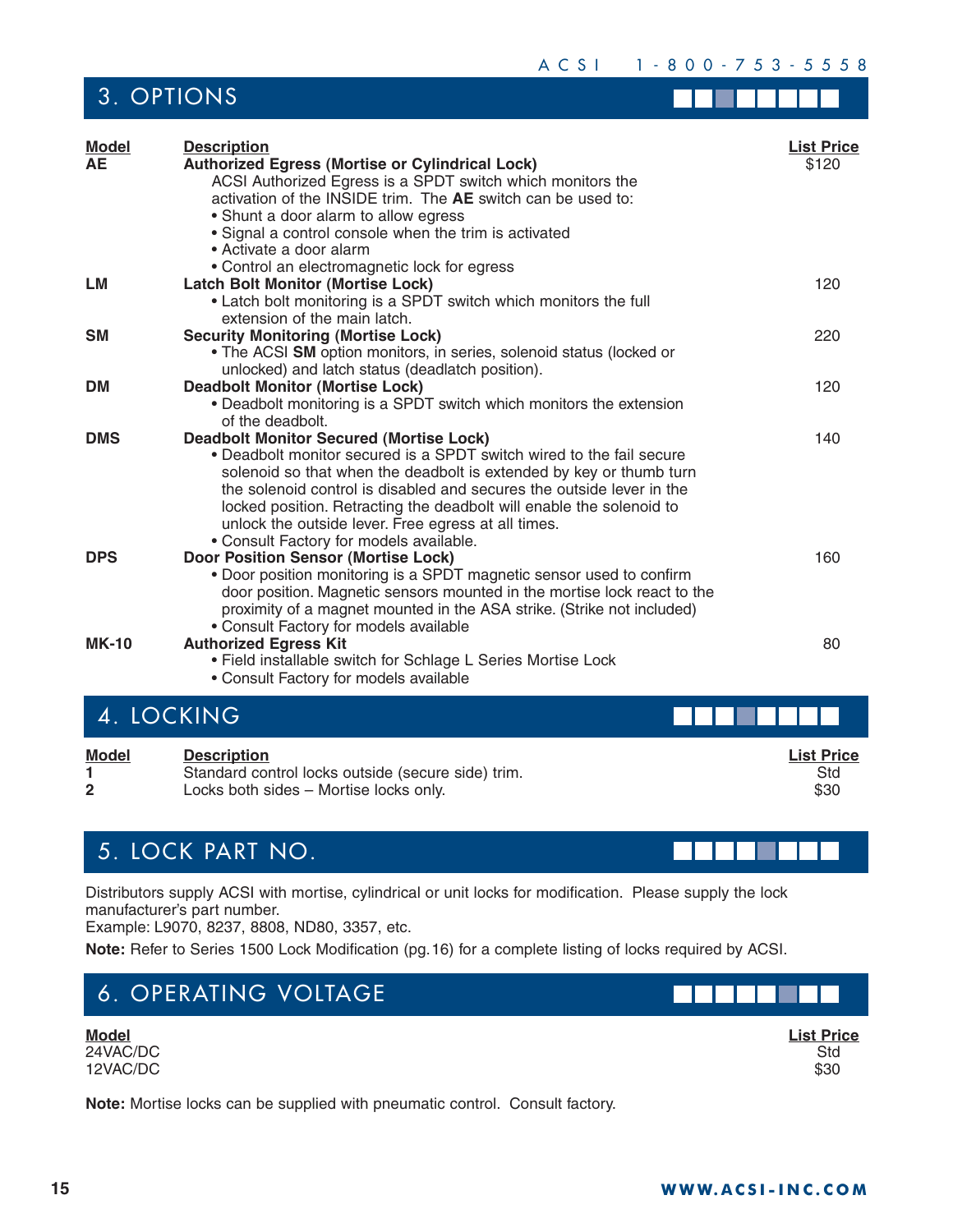## 7. QUICK CONNECT CABLE

n na mata

| <b>Model</b><br>QC | <b>Description</b><br><b>Quick Connect Cable</b><br>• QC 6" quick connector cable. Allows for ease of installation in transfer of<br>power from the lock to the electric hinge. | <b>List Price</b><br>\$50 |
|--------------------|---------------------------------------------------------------------------------------------------------------------------------------------------------------------------------|---------------------------|
| LC                 | Lynx Connector (ASSA Connector)<br>$\cdot$ LC4<br>$\cdot$ LC8<br>$\cdot$ LC12                                                                                                   | 60<br>80<br>140           |

## 8. HANDING

| <b>Model</b> | <b>Description</b>        |
|--------------|---------------------------|
| <b>RH</b>    | <b>Right Hand</b>         |
| LH.          | Left Hand                 |
| <b>RHR</b>   | <b>Right Hand Reverse</b> |
| <b>LHR</b>   | Left Hand Reverse         |

## ELECTRIC MORTISE LOCK BODIES

**ACSI Stocks Electric Mortise Lock Bodies** available in Schlage, Corbin Russwin, Sargent, Yale, Best, Falcon, and Dorma. Locks are available in fail safe and fail secure, 24 volt or 12 volt and a variety of monitoring options.

| <b>Model</b>                  | <b>Mortise Lock Body</b>   | <b>List Price</b> |
|-------------------------------|----------------------------|-------------------|
| M1510 L9070B 24VAC/DC         | Schlage-Fail Safe          | \$730             |
| M1510 L9453B 24VAC/DC         | Schlage-Fail Safe          | 780               |
| M1510 2055B 24VAC/DC          | Corbin Russwin-Fail Safe   | 740               |
| M1510 8237B 24VAC/DC          | Sargent-Fail Safe          | 800               |
| M1510 8808B 24VAC/DC          | Yale-Fail Safe             | 820               |
| M1510 45H75B 24VAC/DC         | <b>Best-Fail Safe</b>      | 880               |
| <b>M1510 ML561B 24VAC/DC</b>  | <b>Falcon-Fail Safe</b>    | 800               |
| <b>M1510 ML9070B 24VAC/DC</b> | Dorma-Fail Safe            | 740               |
| M1520 L9070B 24VAC/DC         | Schlage-Fail Secure        | 730               |
| M1520 L9453B 24VAC/DC         | Schlage-Fail Secure        | 780               |
| M1520 2055B 24VAC/DC          | Corbin Russwin-Fail Secure | 740               |
| M1520 8237B 24VAC/DC          | Sargent-Fail Secure        | 800               |
| M1520 8808B 24VAC/DC          | Yale-Fail Secure           | 820               |
| M1520 45H75B 24VAC/DC         | <b>Best-Fail Secure</b>    | 880               |
| <b>M1520 ML561B 24VAC/DC</b>  | <b>Falcon-Fail Secure</b>  | 800               |
| M1520 ML9070B 24VAC/DC        | Dorma-Fail Secure          | 740               |



### **WWW.ACSI-INC.COM**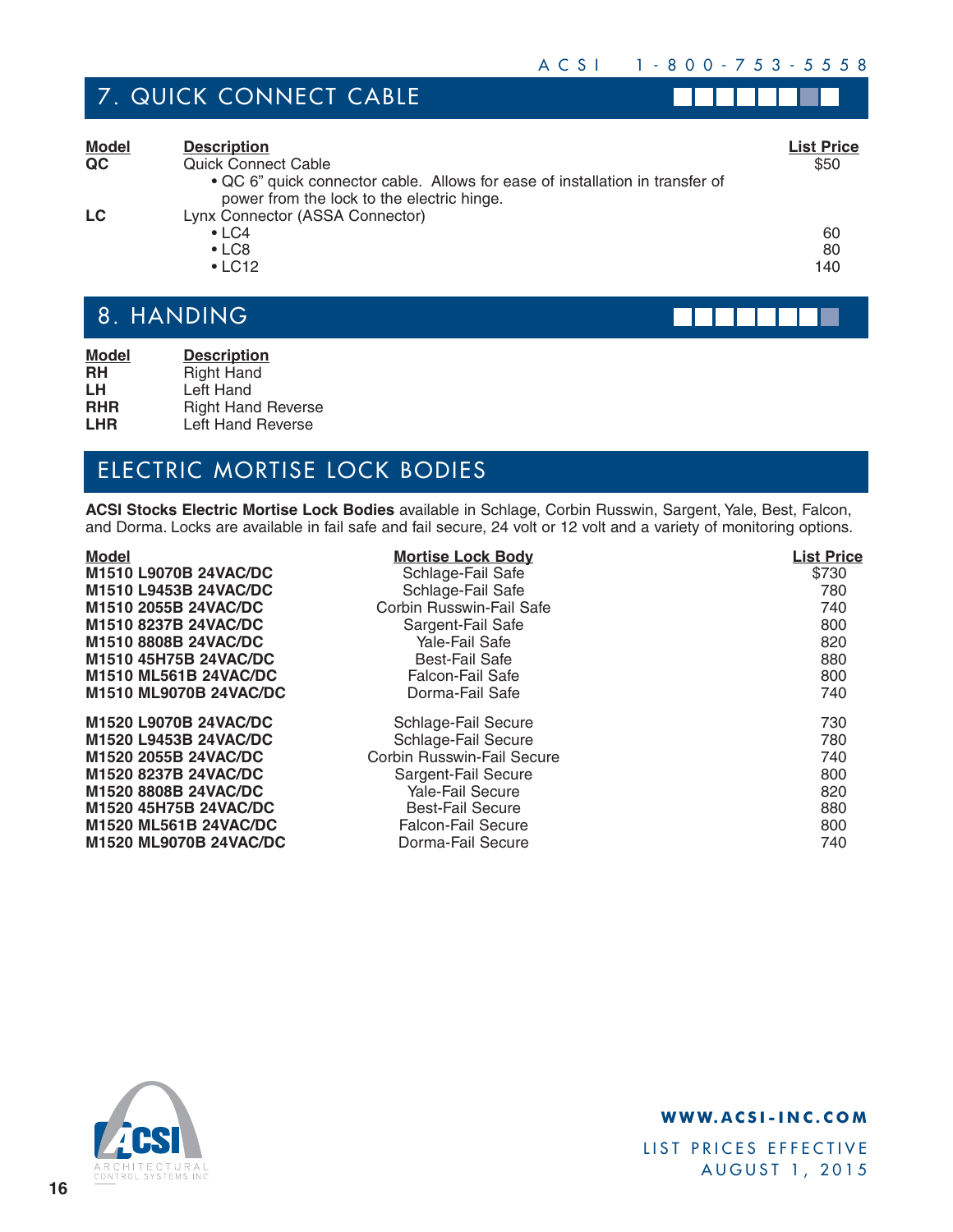### ELECTRIC CYLINDRICAL LOCKS

**ACSI stocks Schlage, Corbin Russwin, Sargent and Yale electric cylindrical locks** available in a variety of styles and finishes.

| <b>Model</b>          | <b>Cylindrical Lock</b> | <b>List Price</b> |
|-----------------------|-------------------------|-------------------|
| C1510 ND80PD 24VAC/DC | Schlage-Fail Safe       | \$640             |
| C1520 ND80PD 24VAC/DC | Schlage-Fail Secure     | 640               |

**Note:** Specify trim style, format and finish. Available in Rhodes, Sparta and Athens trim style. Finishes in 626, 625 and 613. **Add \$50 list for 613 finish. Add \$50 list for HD, RD, TD.**

| C1510 10G04B 24VAC/DC LL 626             | Sargent-Fail Safe          | 750 |
|------------------------------------------|----------------------------|-----|
| C1510 5405LNB 24VAC/DC AU 626            | Yale-Fail Safe             | 750 |
| C <sub>1510</sub> 3357B 24VAC/DC NZD 626 | Corbin Russwin-Fail Safe   | 700 |
| C1520 10G04B 24VAC/DC LL 626             | Sargent-Fail Secure        | 750 |
| C1520 5405LNB 24VAC/DC AU 626            | Yale-Fail Secure           | 750 |
| C1520 3357B 24VAC/DC NZD 626             | Corbin Russwin-Fail Secure | 700 |

**Note:** Authorized Egress (Request to Exit) and 12 volt options are available. All stock locks are UL Listed.

|                                  | ACCESSORIES                                                                                                                                                                                        |                                  |
|----------------------------------|----------------------------------------------------------------------------------------------------------------------------------------------------------------------------------------------------|----------------------------------|
| <b>Model</b><br>1580-1<br>1580-2 | <b>Description</b><br><b>AC/DC Converter</b><br>Voltage Regulator<br>• Regulates source voltages up to 30 volts DC (35 volts AC) to a 24VDC output level.<br>• Works with AC or DC source voltages | <b>List Price</b><br>\$24<br>100 |

• Can be used with 24VAC/DC rated cylindrical or mortise locks up to 360MA.

• UL Listed

## ELECTRIC LOCK MODIFICATION LISTING

**Note:** If you do not find the lock of your choice listed, please consult with our factory engineering staff. We may request that you send a sample for further evaluation.

| <b>Manufacturer</b>       | <b>Mortise Locks</b> | <b>Cylindrical Locks</b> | <b>Unit Locks</b> |
|---------------------------|----------------------|--------------------------|-------------------|
| Arrow                     | AM17, BM17           | H12, Q12, QL82           |                   |
| <b>Baldwin</b>            | 6065, 6065LS         |                          |                   |
| Best                      | 35H7J, 45H7J         |                          |                   |
| Corbin Russwin            | 2055                 | 3357                     | UT5257            |
| Design Hardware           | M-05                 | Z-84                     |                   |
| Dorma                     | ML9070               |                          |                   |
| Falcon                    | ML561, MA561         | T561                     |                   |
| Hager                     | 3850                 | 3480                     |                   |
| <b>PDQ</b>                | <b>MR148</b>         |                          |                   |
| Sargent                   | 8237                 | 10G04                    |                   |
| Schlage                   | L9050                | D80 Rhodes (Lever)       |                   |
|                           | L9070                | D53 (Knob)               |                   |
|                           | L9080*               | D94                      |                   |
|                           | 9453                 | <b>ND80, ND94</b>        |                   |
| <b>Stanley Commercial</b> | QM160                | QCL170                   |                   |
| Yale                      | 8808                 | 5405LN                   |                   |

\*Schlage L9080 must be supplied with extra spring cage to compensate for lever sag of outside trim.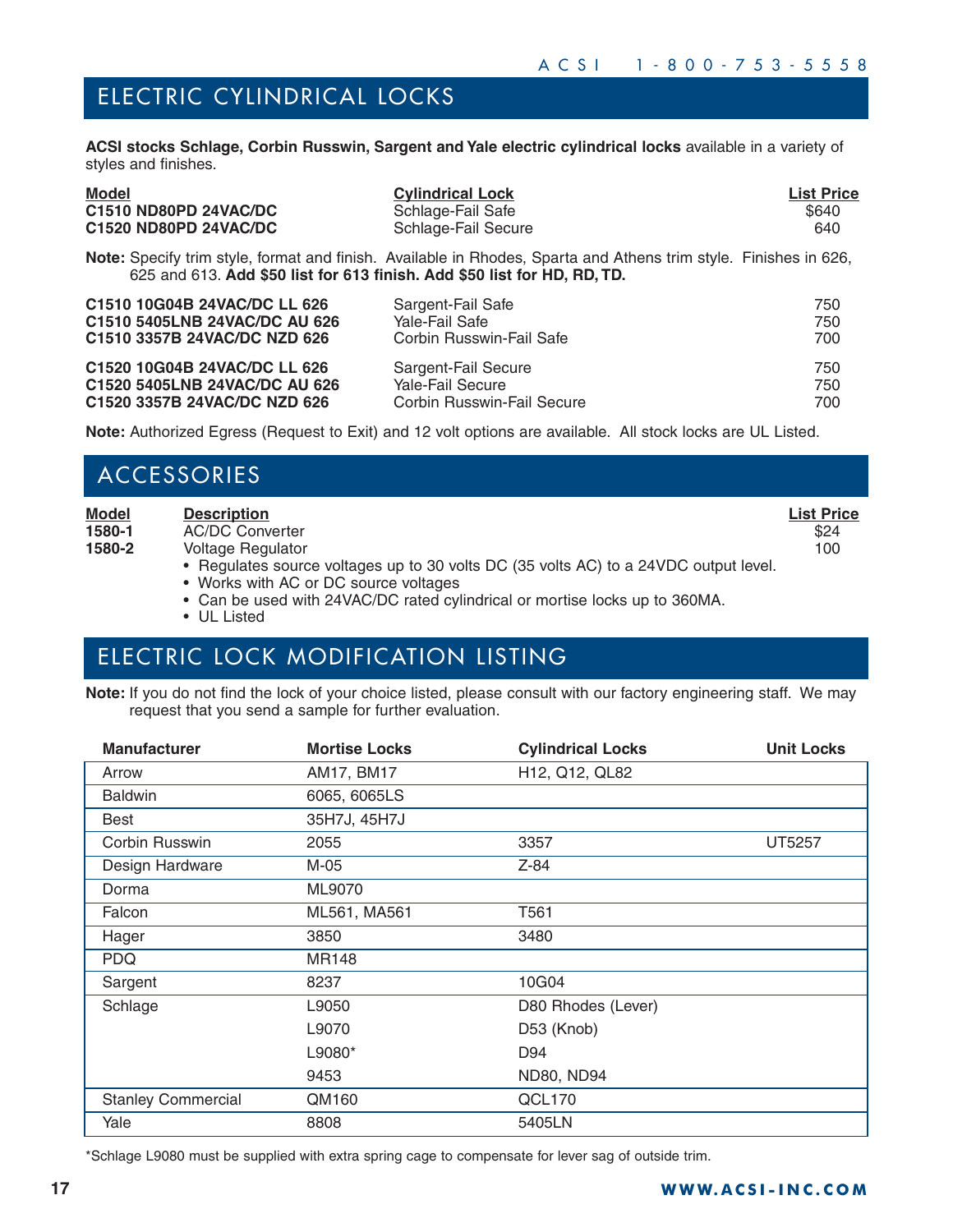## ELECTRIC LOCK COMPARISON CHART

| <b>ACSI</b>     | <b>Arrow</b>         | <b>Best</b> | <b>Corbin Russwin</b> | <b>Dorma</b>    | <b>Falcon</b> | <b>Sargent</b> | <b>Schlage</b> | Yale       |
|-----------------|----------------------|-------------|-----------------------|-----------------|---------------|----------------|----------------|------------|
| M1510C-00-1     | A17-177              | <b>EWEL</b> | 20903                 | <b>ML9080EL</b> | M851          | 8270           | L9080EL        | 8890       |
|                 | B <sub>17</sub> -177 |             | 20910                 |                 |               |                |                |            |
| M1510C-00-2     |                      | <b>WWEL</b> | 20901                 | <b>ML9082EL</b> | M811          | 8272           | L9082EL        | 8894-2     |
|                 |                      |             | 20920                 |                 |               |                |                |            |
| M1520C-00-1     | A17-178              | <b>EWEU</b> | 20905                 | <b>ML9080EU</b> | M881          | 8271           | L9080EU        | 8891       |
|                 | B <sub>17</sub> -178 |             | 20930                 |                 |               |                |                |            |
| M1520C-00-2     |                      | <b>WWEU</b> | 20940                 | L9082EU         | M821          | 8273           | L9082EU        | 8895-2     |
|                 |                      |             | 20940                 |                 |               |                |                |            |
| C1510C-00-1     | Q12-177              |             | 33903                 |                 |               | 10G70          | ND80PDEL       | 5490       |
|                 | H <sub>12</sub> -177 |             |                       |                 |               |                |                |            |
| C1520C-00-1     | Q12-178              |             | 33905                 |                 |               | 10G71          | ND80PDEU       | 5491       |
|                 | H <sub>12</sub> -178 |             |                       |                 |               |                |                |            |
| AE              |                      | <b>RQE</b>  | M92                   | $RX^*$          |               | <b>RX</b>      | <b>RX</b>      | <b>REX</b> |
| LM*             |                      | LS*         | $M91*$                |                 |               | LX*            |                | LBM*       |
| SM <sup>*</sup> |                      |             | M105*                 |                 |               |                |                |            |
| DM*             |                      |             |                       |                 |               | DX*            |                |            |

\*Available Mortise Only

## LYNX CONNECTOR CROSS REFERENCE

| <b>ACSI Part</b><br><b>Number</b> | <b>ASSA Part Number</b> |          | <b>Harness Description</b>             | <b>Net Price</b> |
|-----------------------------------|-------------------------|----------|----------------------------------------|------------------|
| $LC-DOO3$                         | QC-C003P                | QC-C003  | 3" 12-WIRE 2-MALE Harness Assembly     | \$8.15           |
| $LC-DO06$                         | QC-C006P                | QC-C006  | 6" 12-WIRE 2-MALE Harness Assembly     | 8.50             |
| <b>LC-D012</b>                    | QC-C012P                | QC-C012  | 12" 12-WIRE 2-MALE Harness Assembly    | 10.50            |
| $LC-D200$                         | QC-C200P                | QC-C200  | 26" 12-WIRE 2-MALE Harness Assembly    | 12.50            |
| $LC-D206$                         | QC-C206P                | QC-C206  | 32" 12-WIRE 2-MALE Harness Assembly    | 12.65            |
| <b>LC-D300</b>                    | QC-C300P                | QC-C300  | 38" 12-WIRE 2-MALE Harness Assembly    | 13.00            |
| LC-D306                           | $OC-C306P$              | QC-C306  | 44" 12-WIRE 2-MALE Harness Assembly    | 13.50            |
| $LC-D400$                         | QC-C400P                | QC-C400  | 50" 12-WIRE 2-MALE Harness Assembly    | 13.75            |
| LC-D1500                          | QC-C1500P               | QC-C1500 | 15' 2" 12-WIRE 2-MALE Harness Assembly | 24.50            |



### **WWW.ACSI-INC.COM**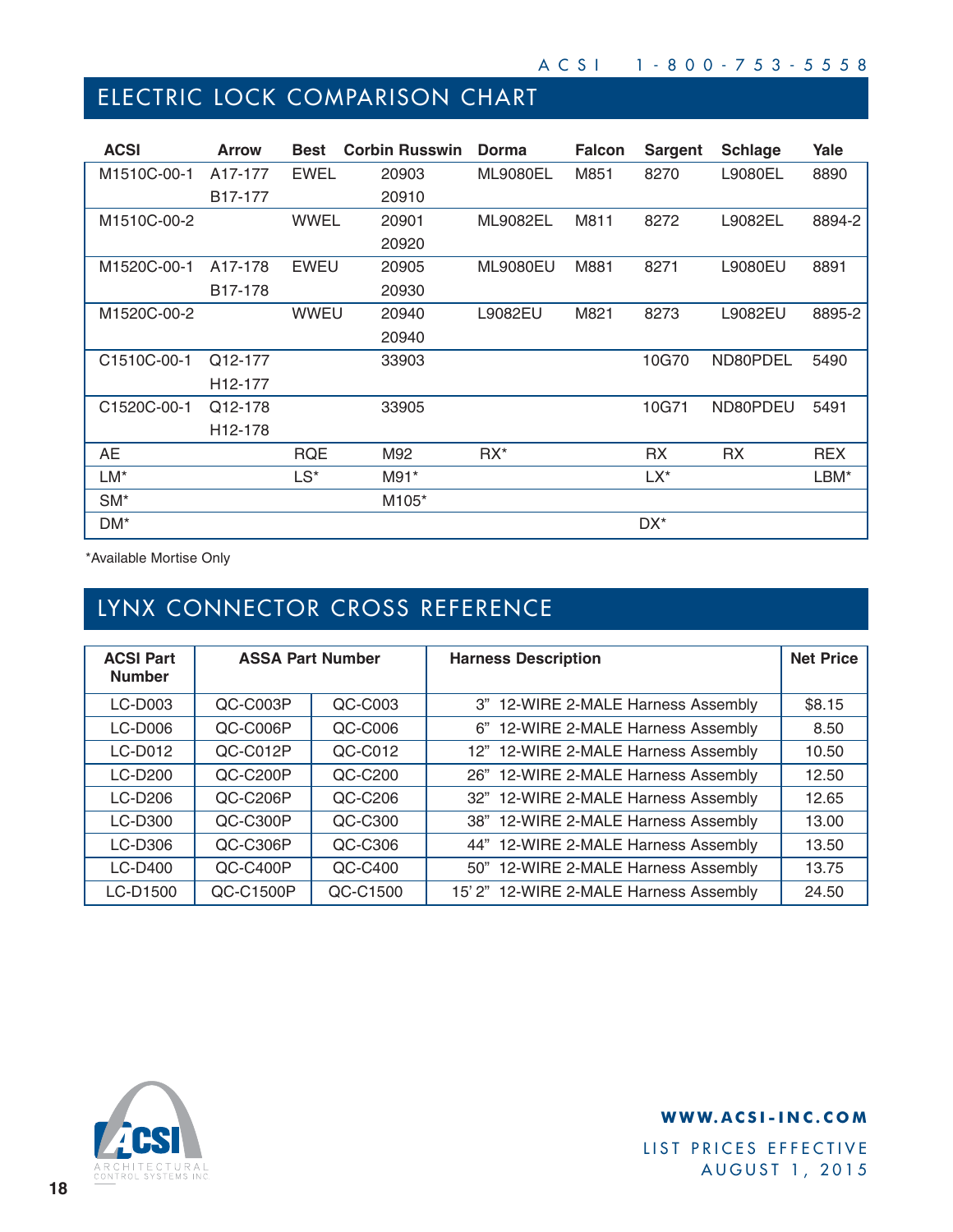# **S E R I E S 1500**  ELECTRIC EXIT DEVICE MODIFICATIONS

**You supply the exit device and ACSI supplies high quality UL Listed modifications to a wide range of manufacturers' exit devices.**

|                                     | <b>HOW TO ORDER</b>                                    |                                                    |                                  |                        |                                        |                                           |
|-------------------------------------|--------------------------------------------------------|----------------------------------------------------|----------------------------------|------------------------|----------------------------------------|-------------------------------------------|
| 1<br>Lock<br><b>Type</b>            | $\overline{2}$<br><b>Modification</b><br><b>Number</b> | 3<br>Lock<br>Part No.                              | $\overline{4}$<br><b>Voltage</b> | 5<br><b>Options</b>    | 6<br><b>Handing</b>                    | 7<br><b>Quick Connect</b><br><b>Cable</b> |
| <b>ME</b><br><b>RE</b><br><b>VR</b> | 1510<br>1520<br>1540<br>1550<br>1560<br>1570           | <b>Full Part</b><br><b>Number</b>                  | 24VDC<br>24VAC/DC                | <b>AE</b><br><b>LM</b> | <b>LHR</b><br><b>RHR</b>               | QC<br>LC                                  |
| Example:<br>RE.<br><b>ME</b><br>VR  | 1550<br>1520<br>1540                                   | 8800 (Sargent)<br>9975 (Von Duprin)<br>7120 (Yale) | 24VDC<br>24VDC                   | AE                     | <b>RHR</b><br><b>LHR</b><br><b>RHR</b> | QC (ACSI)<br>LC (ASSA)                    |

## 1. LOCK TYPE

(Select type of lock to be modified) **Model Description List Price ME** Mortise Exit Device<br> **RE** Rim Exit Device **RE** Rim Exit Device<br> **VR** Vertical Rod Exit **Vertical Rod Exit Device Std** 

| <u>ist Pric</u> |
|-----------------|
| Std             |
| Std             |
| Std             |



### **WWW.ACSI-INC.COM**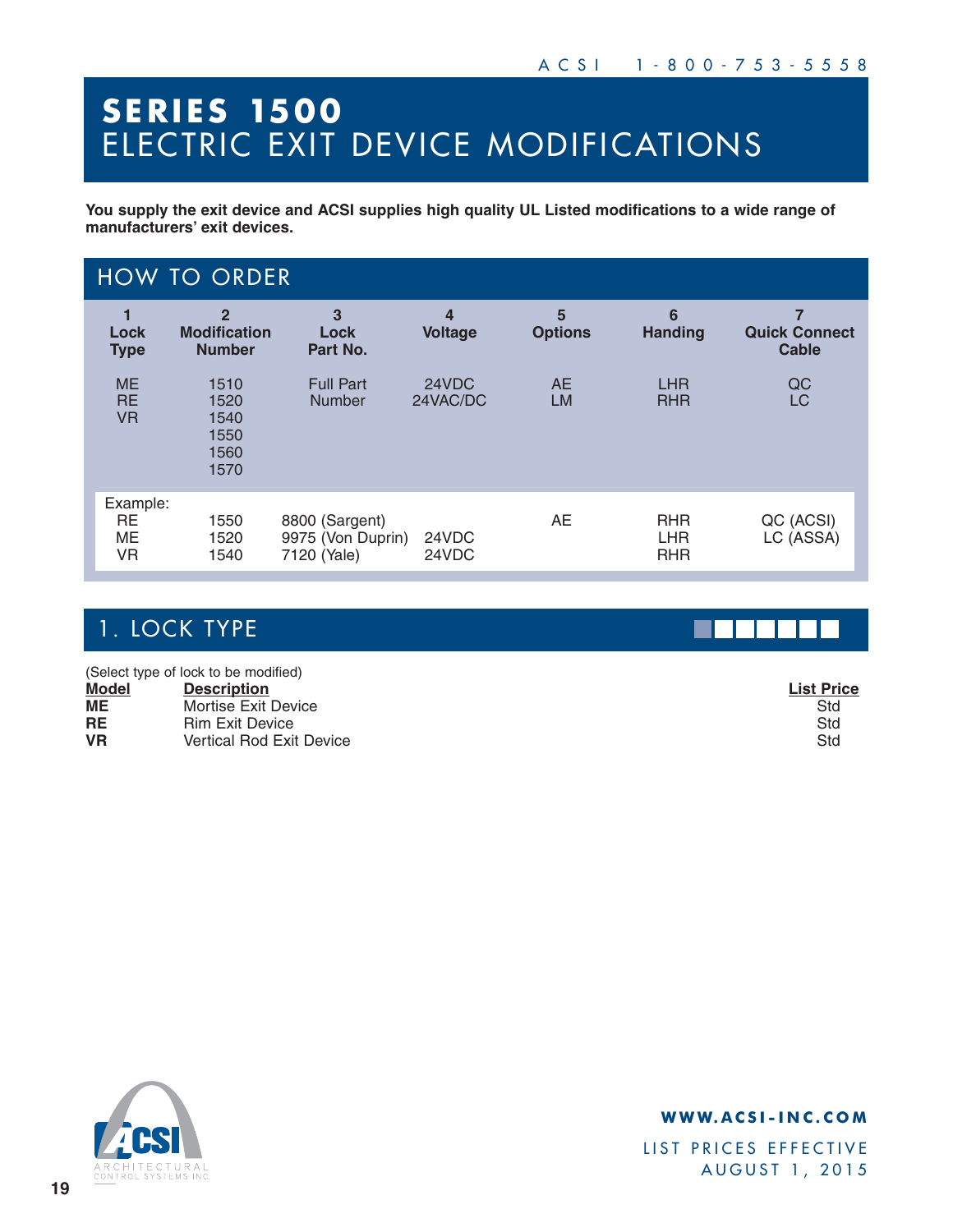ACSI 1-800-753-5558

## 2. MODIFICATION NUMBER (ADD TO BASE PRICE)

|               | (Select type of modification required)                                           |                   |
|---------------|----------------------------------------------------------------------------------|-------------------|
| <b>Model</b>  | <b>Description</b>                                                               | <b>List Price</b> |
| 1510          | <b>Fail Safe Control</b>                                                         | \$300             |
| 1520          | <b>Fail Secure Control</b>                                                       | 300               |
|               | • ACSI Series 1510/1520 Modifications provide a remote means of                  |                   |
|               | locking or unlocking of Mortise Exit Devices.                                    |                   |
| 1540          | <b>Electric Dogging</b>                                                          | 400               |
|               | • ACSI Series 1540 Electric Dogging provides continuous latch retraction         |                   |
|               | and dogging simultaneously. When the ACSI 1540 is energized, first time          |                   |
|               | mechanical activation of the push bar will continuously hold the push bar        |                   |
|               | and the latch retracted. When power is removed or interrupted from the           |                   |
|               | 1540 exit device, the latch bolt will extend and push bar is released.           |                   |
| *1550         | <b>Latch Retraction</b>                                                          | 420               |
|               | • ACSI Series 1550 Solenoid Latch Retraction Exit Device modifications provide a |                   |
|               | remote means of unlocking exit devices.                                          |                   |
| 1550-MD       | Motor Drive Latch Retraction/Dogging                                             |                   |
|               | • ACSI Series 1550-MD Latch Retraction Exit Device modifications utilize         |                   |
|               | a high-speed motor for remote means of unlocking exit devices.                   |                   |
| ❖             | Von Duprin 33A/35A, 99/98                                                        | 640               |
| ❖             | Corbin Russwin ED4000, ED5000                                                    | 640               |
| ❖             | <b>Yale 7000</b>                                                                 | 640               |
| ❖             | <b>Dorma</b> 9000                                                                | 640               |
| ❖             | Sargent 80                                                                       | 700               |
| ❖             | <b>Precision 2000, 5000</b>                                                      | 700               |
| ❖             | <b>Falcon 24, 25</b>                                                             | 700               |
| ❖             | Arrow 1000, 3000, 4000                                                           | 700               |
| ❖             | Hager 4500, 4600                                                                 | 700               |
| $\frac{1}{2}$ | <b>PDQ 6200</b>                                                                  | 700               |
| ❖             | Stanley Commercial QED100, QED200, QED300                                        | 700               |
| ❖             | <b>Adams Rite 3000, 8000</b>                                                     | 700               |
| ❖             | Design Hardware 1000                                                             | 700               |
| ÷             | Regent 5700                                                                      | 700               |
| ❖             | <b>Dorex 9500</b>                                                                | 700               |
| ❖             | Falcon 1690, 1790                                                                | 640               |
| ❖             | Jackson 20                                                                       | 700               |
| 1560          | Trim Control - Fail Safe                                                         | 300               |
| 1570          | Trim Control - Fail Secure                                                       | 300               |

\*ACSI UL Listed 1406 or 1426 Latch Retraction Power Supply must be used with ACSI 1550 Solenoid Latch Retraction Modifications.

## 3. LOCK PART NUMBER

Enter Manufacturer's full lock part number (i.e., 9947, 7000, 8000, etc).

## 4. OPERATING VOLTAGE

Select required operating voltage **Model List Price** 24VDC Std  $24\sqrt{AC/DC}$  \$16

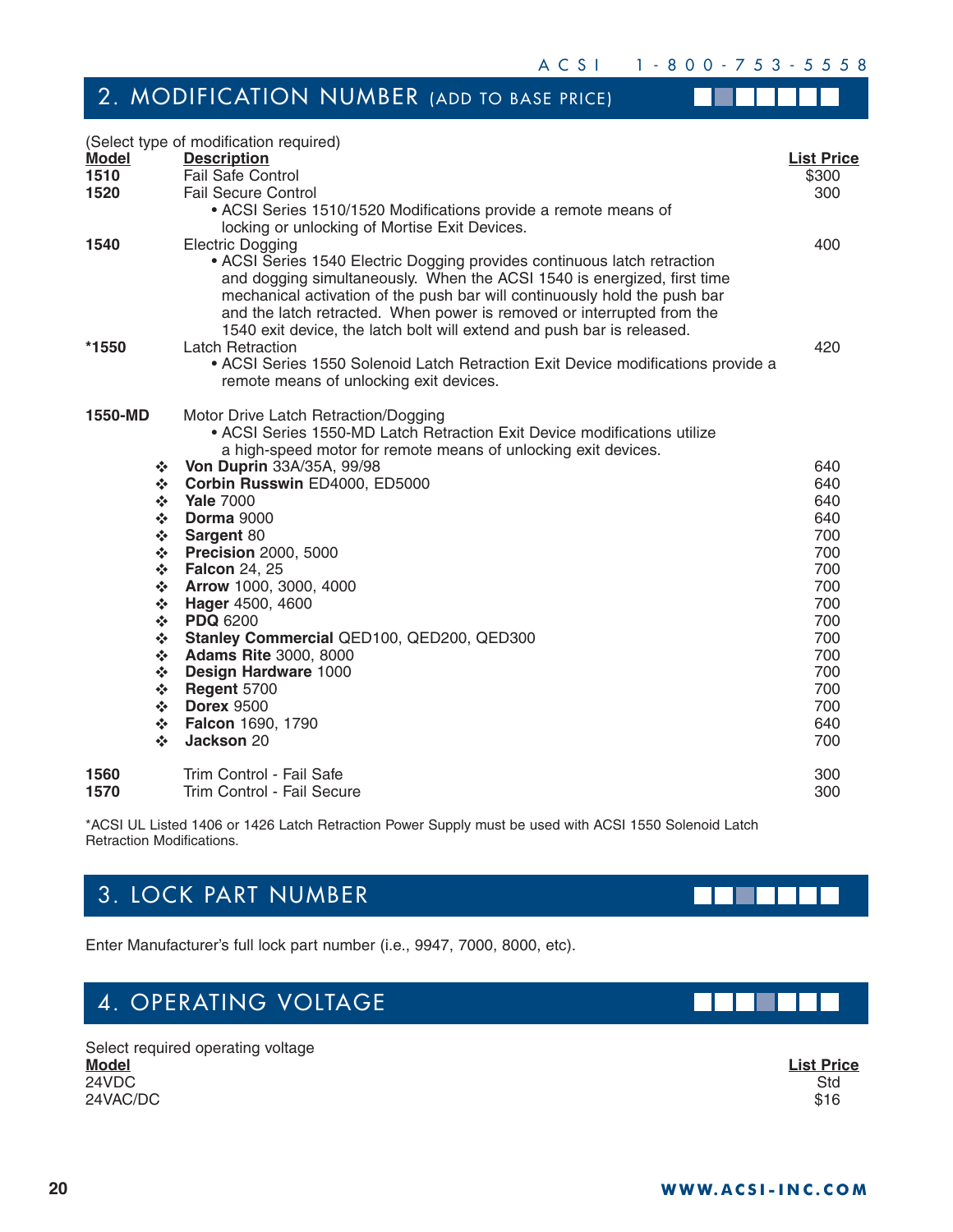- 1

. . . .

|                    | 5. OPTIONS                                                                                                                                                                                                                                                                                             |                            |
|--------------------|--------------------------------------------------------------------------------------------------------------------------------------------------------------------------------------------------------------------------------------------------------------------------------------------------------|----------------------------|
| <b>Model</b><br>AE | <b>Description</b><br><b>Authorized Egress</b><br>ACSI Authorized Egress (AE) is an SPDT (Single Pole Double Throw)<br>switch which monitors the push bar of the exit device. The AE Switch<br>can be used to:<br>• Signal a control console when the push bar is depressed<br>• Activate a door alarm | <b>List Price</b><br>\$100 |
| LМ                 | • Control an electromagnetic lock for egress<br>• Shunt a door alarm to allow egress<br>Latch Bolt Monitor<br>Latch Bolt Monitoring is an SPDT switch which monitors the position of<br>the latch bolt for both ingress and egress.                                                                    | 120                        |

## 6. HANDING

5. OPTIONS

(Specify handing of exit device)<br>**Model** Description

- **Model Description**<br> **RHR Right Hand F**
- **RHR** Right Hand Reverse<br> **LHR** Left Hand Reverse Left Hand Reverse

|  | 7. QUICK CONNECT CABLE |  |
|--|------------------------|--|
|--|------------------------|--|

| <b>Model</b> | <b>Description</b>                                                                                                                      | <b>List Price</b> |
|--------------|-----------------------------------------------------------------------------------------------------------------------------------------|-------------------|
| QC           | Quick connect cable with connector. Allows for ease of installation in transfer<br>of power from the exit device to the electric hinge. | \$50              |
| LC           | Lynx Connector (ASSA Connector)                                                                                                         |                   |
|              | $\cdot$ LC4                                                                                                                             | 60                |
|              | $\cdot$ LC8                                                                                                                             | 80                |
|              | $\cdot$ LC12                                                                                                                            | 140               |

## ELECTRIC TRIM CONTROL

**ACSI stocks Von Duprin electrified 996L exit trim controls.**

| <b>Model</b>                 | <b>Mortise Lock Body</b> | <b>List Price</b> |
|------------------------------|--------------------------|-------------------|
| RE/VR 1560 996L 24VAC/DC 626 | Von Duprin-Fail Safe     | \$850             |
| RE/VR 1560 996L 24VAC/DC 613 | Von Duprin-Fail Safe     | 880               |
| RE/VR 1570 996L 24VAC/DC 626 | Von Duprin-Fail Secure   | 850               |
| RE/VR 1570 996L 24VAC/DC 613 | Von Duprin-Fail Secure   | 880               |

**Note:** Available in 12 Volt



### **WWW.ACSI-INC.COM**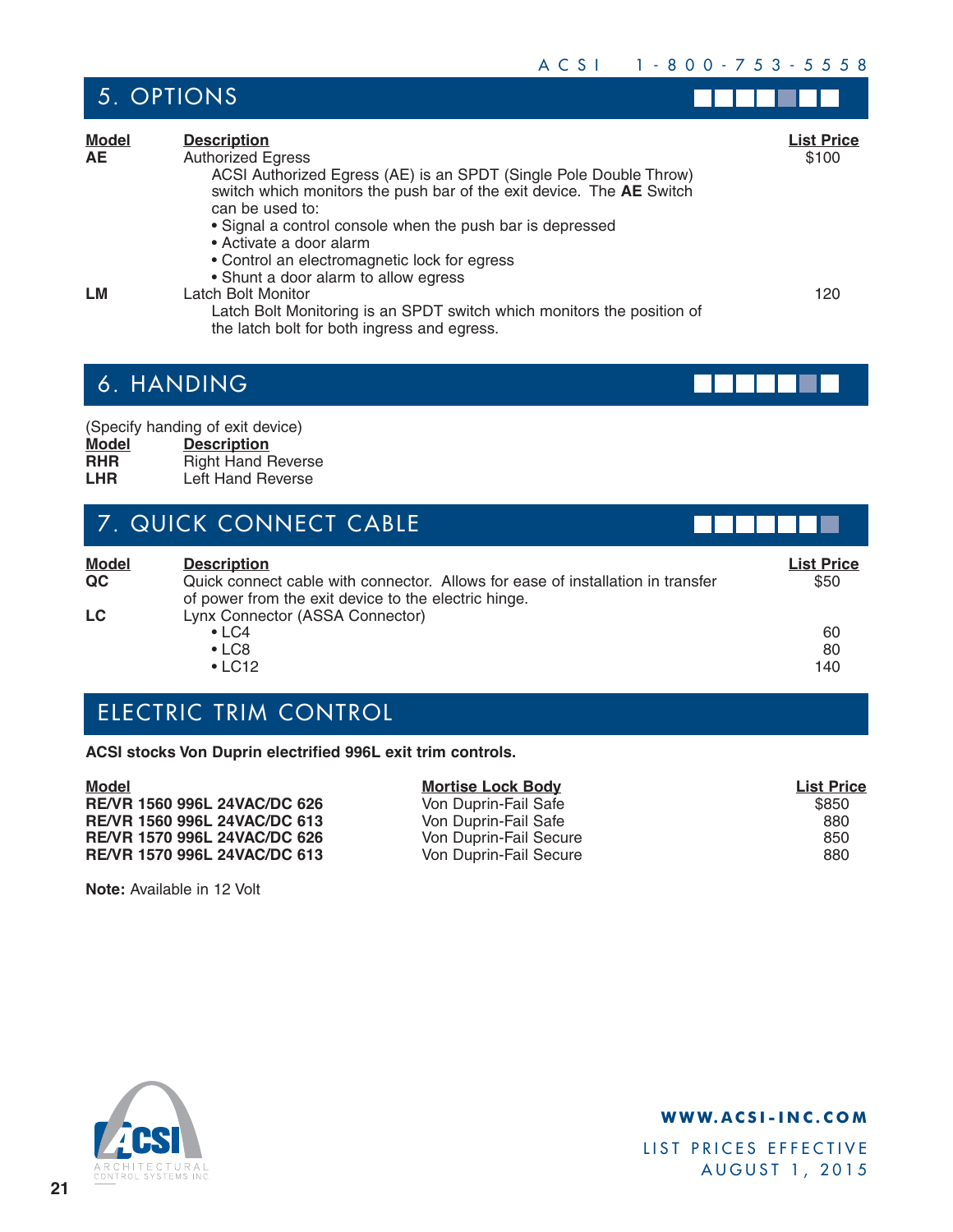## 1550K-MD ELECTRIC LATCH RETRACTION/DOGGING KITS

The 1550K-MD Series are field installable Electric Latch Retraction/Dogging Kits for Fire Rated and Panic Devices.

| <b>Model</b><br><b>1550K-MDV</b><br>1550K-MDV22<br><b>1550K-MDC</b>                              | <b>Description</b><br>Von Duprin 33A/35A, 98/99<br>Von Duprin 22<br>Corbin Russwin ED4000, ED5000<br>Yale 7000 | <b>List Price</b><br>\$640<br>700<br>640 |
|--------------------------------------------------------------------------------------------------|----------------------------------------------------------------------------------------------------------------|------------------------------------------|
| <b>1550K-MDD</b><br><b>1550K-MDT</b>                                                             | Dorma 9000<br>Hager 4500, 4600<br>PDQ 6200                                                                     | 640<br>700                               |
| <b>1550K-MDS</b>                                                                                 | Stanley Commercial Hardware QED100, QED200, QED300<br>Sargent 80<br>Arrow 1000, 3000, 4000                     | 700                                      |
| <b>1550K-MDP</b><br><b>1550K-MDF</b><br><b>1550K-MDH</b><br><b>1550K-MDX</b><br><b>1550K-MDO</b> | Precision 2000, 5000<br>Falcon 24, 25<br>Design Hardware 1000<br>Dorex 9500<br>Falcon 1690, 1790               | 700<br>700<br>700<br>700<br>640          |

**Note:** ACSI 1420, 1440 or 1450 Power Supply is recommended. Refer to ACSI Series 1400 Power Supply (page 11-12) for more information.

### 1550K-VD ELECTRIC LATCH RETRACTION KIT

The 1550K-VD is a field installable Electric Solenoid Latch Retraction Kit for Von Duprin 33/35 and 98/99 exit devices.

**Model Description List Price 1550K-VD** Electric Latch Retraction Kit **6420** 

**Note:** ACSI UL Listed or 1406 or 1426 Power Supply must be used with ACSI 1550K-VD ELR Kit. Not available in Von Duprin 48 function. Specify length of exit device.

## ELECTRIC EXIT DEVICE MODIFICATION LISTING

**Note:** If you do not find the lock of your choice listed, please consult with our factory engineering staff. We may request that you send a sample for further evaluation.

| <b>Arrow</b>      | <b>Corbin Russwin</b>  | Dorma        | <b>Falcon</b>   | <b>Precision</b> | <b>Sargent</b> | <b>Von Duprin</b>         | Yale |
|-------------------|------------------------|--------------|-----------------|------------------|----------------|---------------------------|------|
| 1000, 3000        | ED4000                 | 9000         | $24^*$ , $25^*$ | 2000, 5000*      | 80             | 33A, 35A                  | 7000 |
| 4000              | ED5000                 |              | 1690, 1790      |                  |                | 98, 99                    |      |
|                   |                        |              |                 |                  |                |                           |      |
| <b>Adams Rite</b> | <b>Design Hardware</b> | <b>Hager</b> | <b>Jackson</b>  | <b>PDQ</b>       | Regent         | <b>Stanley Commercial</b> |      |
| 3000              | 1000                   | 4500         | $20*$           | 6200             | 5700           | QED100, QED200            |      |
| 8000              |                        | 4600         |                 |                  |                | <b>QED300</b>             |      |
|                   |                        |              |                 |                  |                |                           |      |
| <b>Dorex</b>      |                        |              |                 |                  |                |                           |      |
| 9500              |                        |              |                 |                  |                |                           |      |

\*Available in 1550-MD (Motor Drive) only.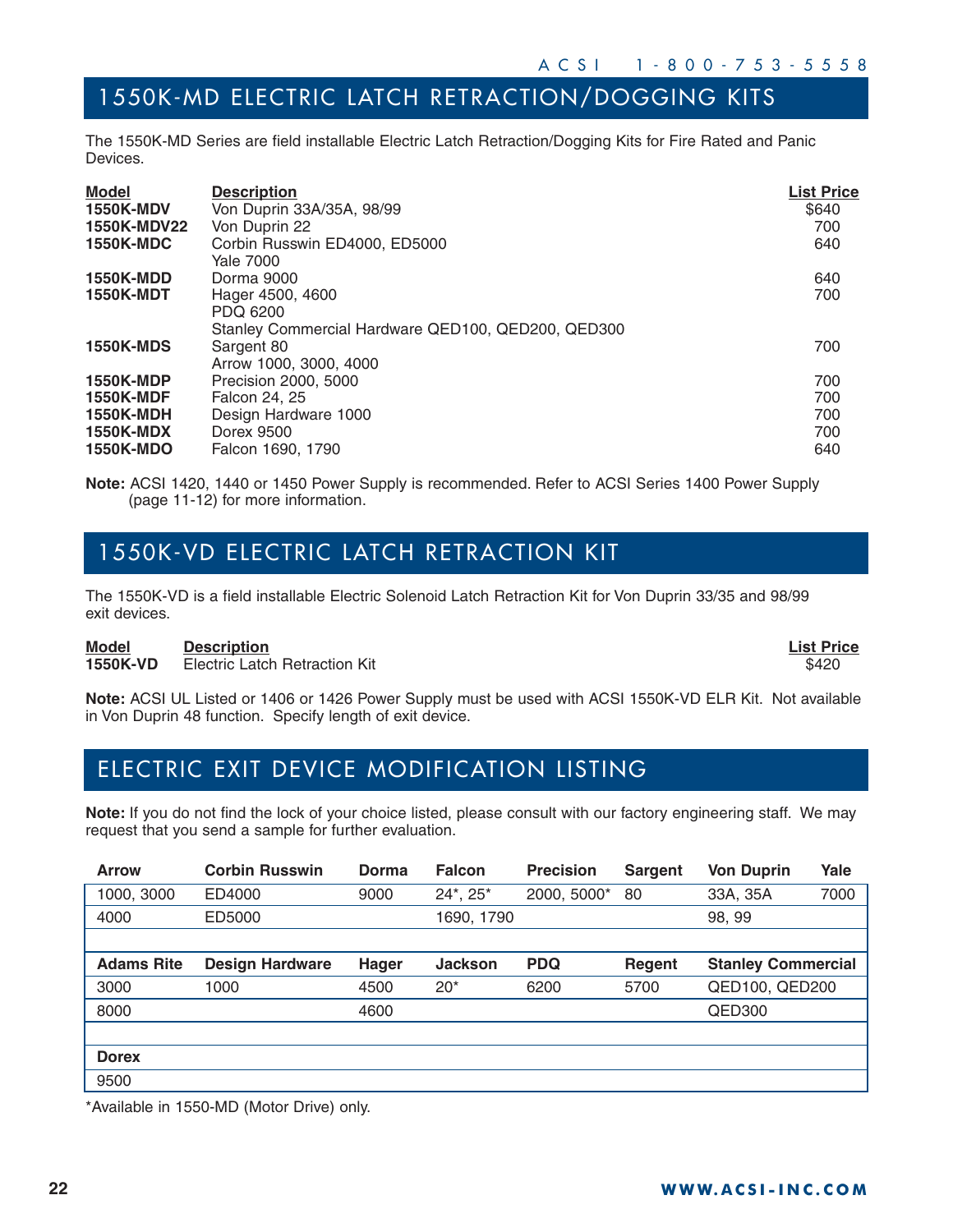## ELECTRIC EXIT DEVICE SWITCH KITS

ACSI K Series Switch Kits are field installed in the touch bar or in the hinge style case of an exit device. K Series Switch Kits include a SPDT (Single Pole Double Throw) switch assembly with long wire leads and easyto-follow installation instructions. K Switch Kits may be used to:

- Provide instant release of magnetic locks for free egress
- Activate a door alarm
- Signal a control console when the push bar of an exit device is depressed
- Shunt a door alarm to allow free egress

| Model   | <b>Description</b>                                                                 | <b>List Price</b> |
|---------|------------------------------------------------------------------------------------|-------------------|
| K-100   | Switch Kit for Von Duprin 33A, 35A, 98, 99                                         | \$80              |
| K-200   | Switch Kit for Von Duprin 33A, 35A, 98, 99 DPDT                                    | 120               |
| K-101   | Switch Kit for Von Duprin 55                                                       | 80                |
| K-102   | Switch Kit for Von Duprin 88                                                       | 80                |
| K-103   | Switch Kit for Sargent 80 Series                                                   | 80                |
| $K-203$ | Switch Kit for Sargent 80 Series DPDT                                              | 120               |
| K-104   | Switch Kit for Sargent 9600, 9700, 9800, 9900                                      | 80                |
| $K-105$ | Switch Kit for Sargent 9300, 9400, 9500                                            | 80                |
| K-106   | Switch Kit for Adams Rite 8000, 3000                                               | 80                |
| K-107   | Switch Kit for Corbin Russwin 8000 and Yale 2100                                   | 80                |
| K-108   | Switch Kit for Jackson 1085, 1095                                                  | 80                |
| K-109   | Switch Kit for Yale 7000 and Corbin Russwin ED4000, ED5000                         | 80                |
| K-110   | Switch Kit for Monarch 18, 19                                                      | 80                |
| $K-111$ | Switch Kit for Doromatic 990, 1090                                                 | 80                |
| K-112   | Switch Kit for Doromatic 1490, 1590                                                | 80                |
| K-124   | Switch Kit for Precision 2000 Series                                               | 80                |
| $K-125$ | Switch Kit for Dorma 9000                                                          | 80                |
| $K-126$ | Switch Kit for Hager 4500, 4600 and PDQ 6200 and                                   | 80                |
|         | Stanley Commercial QED100, 200, 300                                                |                   |
| K-226   | Switch Kit for Hager 4500, 4600 and PDQ 6200 and                                   | 120               |
|         | Stanley Commercial QED100, 200, 300 DPDT                                           |                   |
| K-128   | Switch Kit for Design 1000                                                         | 80                |
| K-129   | Switch Kit for Falcon 24, 25                                                       | 80                |
| K-130   | Switch Kit for Jackson 20                                                          | 80                |
| K-131   | Switch Kit for Falcon 1690, 1790                                                   | 80                |
| $K-123$ | Latch Bolt Monitor Switch Kit for Von Duprin 33A, 35A, 98, 99                      | 80                |
| K-127   | Latch Bolt Monitor Switch for ACSI 1500K-VD ELR Kit on Von Duprin 33A, 35A. 98, 99 | 80                |

**Note:** Field modification of UL Listed devices voids the UL Listing.

## MOTOR DRIVE ELECTRIC LATCH RETRACTION COMPARISON CHART

| <b>Manufacturer</b> | Latch<br><b>Retraction</b><br>Part No. | <b>Power</b><br><b>Supply</b><br>Part No. | Latchbolt<br><b>Monitor</b><br>Part No. | <b>Request</b><br><b>To Exit</b><br>Part No. |
|---------------------|----------------------------------------|-------------------------------------------|-----------------------------------------|----------------------------------------------|
| <b>ACSI</b>         | 1550-MD                                | 1420, 1440, 1450                          | LM                                      | AE                                           |
| Von Duprin          | QEL                                    | 902                                       | LX                                      | RX                                           |
| Sargent             | 56                                     | 3510                                      | 53                                      | 55                                           |
| Dorma               | <b>MLR</b>                             | <b>PS532RF</b>                            | LM                                      | ΜS                                           |
| <b>Adams Rite</b>   | SE                                     | <b>PS-SE</b>                              | LM                                      | M1                                           |
| Hager               | <b>MLR</b>                             | 2903, 2904                                | LM                                      | RX                                           |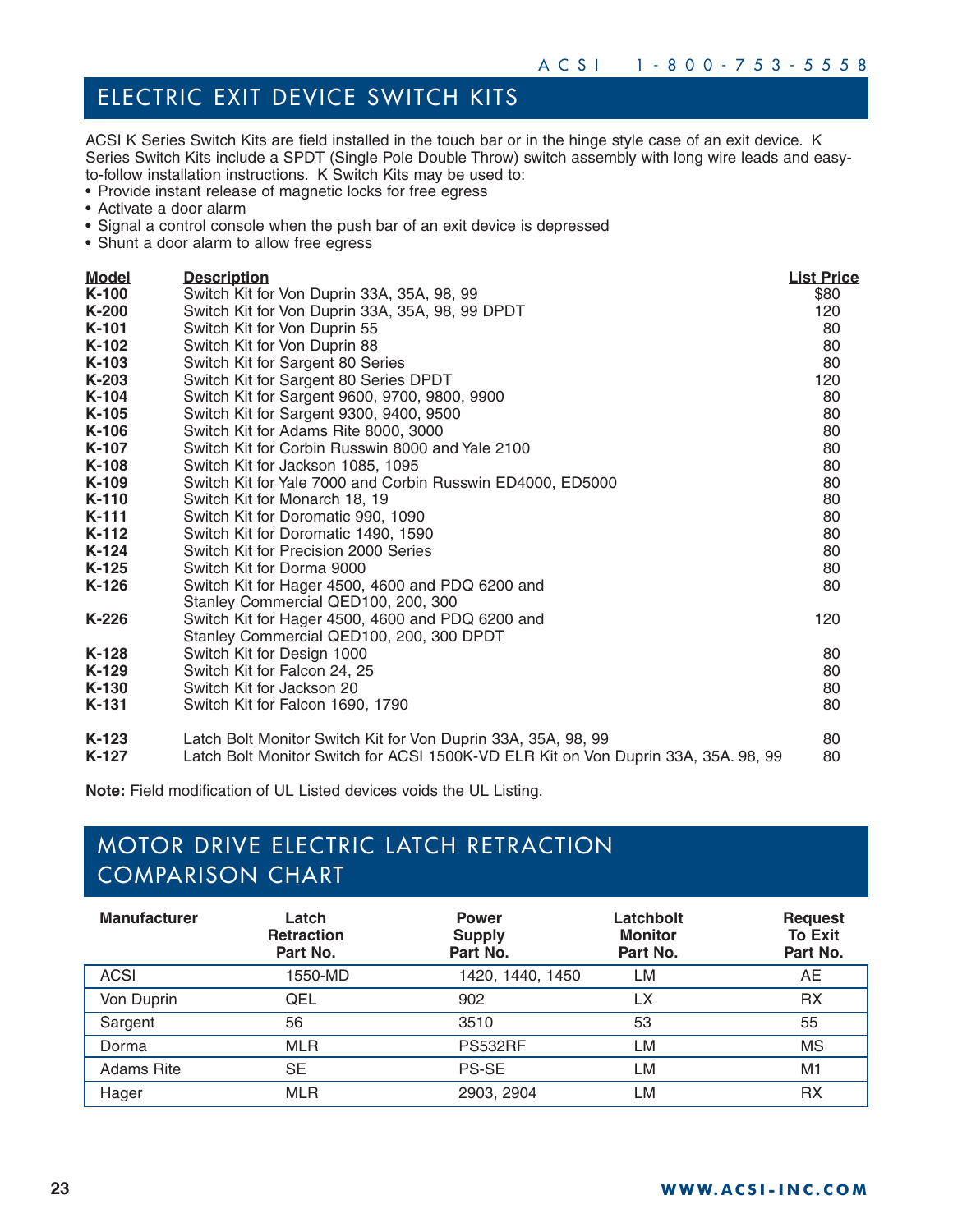## SOLENOID ELECTRIC LATCH RETRACTION COMPARISON CHART

| <b>Manufacturer</b> | Latch<br><b>Retraction</b><br>Part No. | <b>Power</b><br><b>Supply</b><br>Part No. | Latchbolt<br><b>Monitor</b><br>Part No. | <b>Request</b><br><b>To Exit</b><br>Part No. |
|---------------------|----------------------------------------|-------------------------------------------|-----------------------------------------|----------------------------------------------|
| <b>ACSI</b>         | 1550                                   | 1406                                      | LM                                      | AE                                           |
| Von Duprin          | EL                                     | <b>PS873</b>                              | LX                                      | <b>RX</b>                                    |
| Sargent             | 56                                     | 3510                                      | 53                                      | 55                                           |
| Yale                | P                                      | 781N                                      | S                                       | B                                            |
| Corbin Russwin      | M94                                    | 781N                                      | M91                                     | M92                                          |
| Precision           | <b>ELR</b>                             | <b>ELR150</b>                             | <b>LS</b>                               | SS                                           |
| Dorma               | ES                                     | ES100                                     | LM                                      | <b>MS</b>                                    |
| <b>Adams Rite</b>   | EL, LR                                 | <b>PS-LR</b>                              | LM                                      | M1                                           |
| Hager               | ELR, EL                                | 2901/2902                                 |                                         | RX                                           |



### **WWW.ACSI-INC.COM**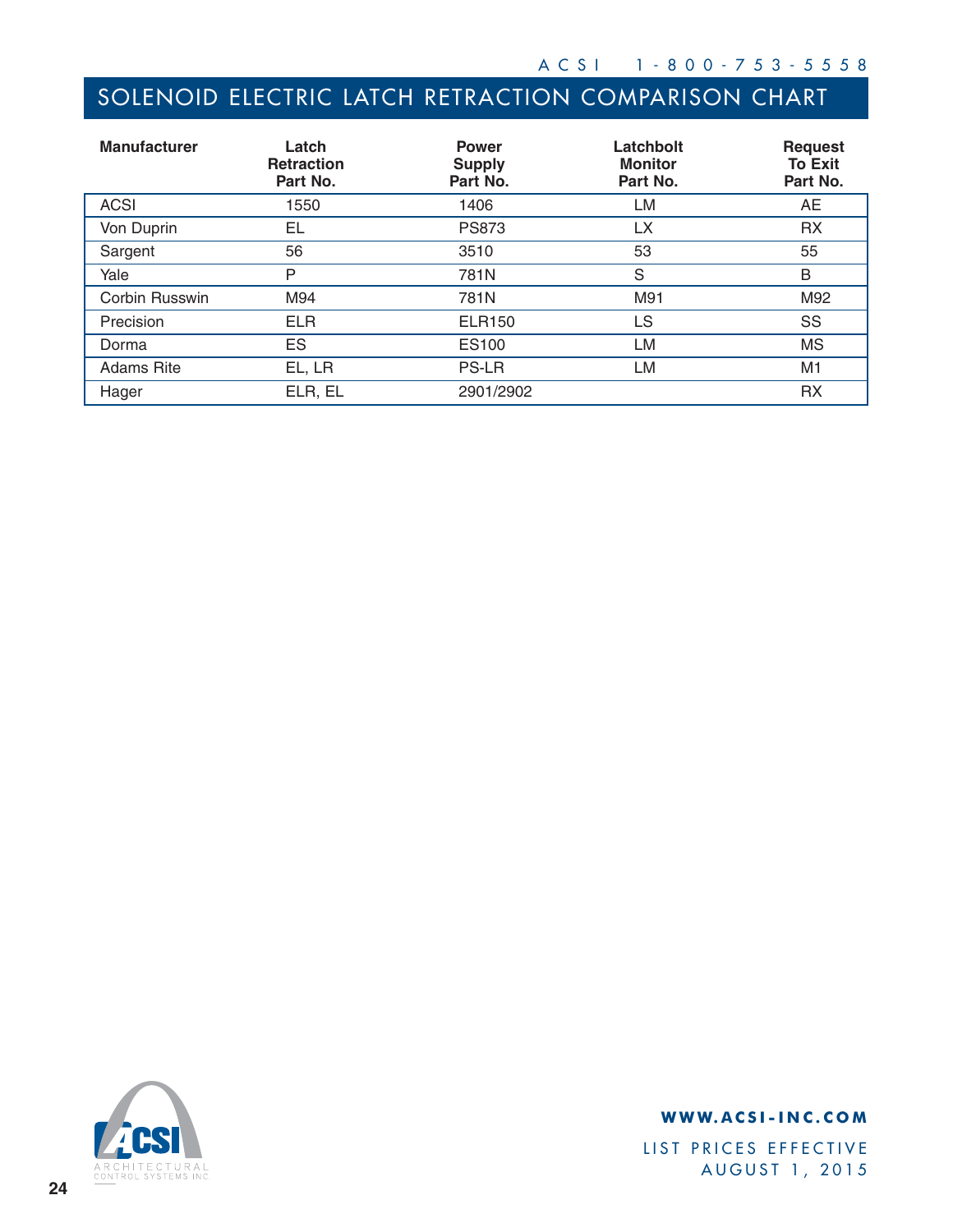## **SERIES 3700**  ELECTROMAGNETIC LOCKS

**The Series 3700 UL Listed Electromagnetic Locks combine high security features with fail safe operation and conform with life-safety codes. The Series 3700 is designed for single or pairs of outswing or inswing doors.**

#### **Features**

- UL Listed
- Variety of models available
- Positive fail safe security
- No moving parts maintenance free
- Low power consumption
- Built-in surge and spike protection
- Built-in door position sensor

#### **Options**

- Magnetic bond sensors
- Built-in delay actuator switches
- Power LED
- Custom length housings
- Variety of architectural finishes
- Glass door brackets

| <b>HOW TO ORDER</b> |                     |                    |                     |
|---------------------|---------------------|--------------------|---------------------|
| <b>Model</b>        | 2<br><b>Voltage</b> | 3<br><b>Finish</b> | 4<br><b>Options</b> |
| Example:<br>3710    | 24VDC               | SA                 | <b>MBS</b>          |

|              | 1. MODELS AVAILABLE                                    |                   |
|--------------|--------------------------------------------------------|-------------------|
| <b>Model</b> | <b>Description</b>                                     | <b>List Price</b> |
| 3710         | Single 1200 lb. magnetic lock (outswing)               | \$540             |
| 3711         | Single 1200 lb. magnetic lock with Z bracket (inswing) | 690               |
| 3720         | Double 1200 lb. magnetic lock (outswing)               | 1,070             |
| 3721         | Double 1200 lb. magnetic lock with Z bracket (inswing) | 1,350             |
| 3750         | Single 1200 lb. magnetic lock for sliding doors        | 720               |
| 3760         | Single 300 lb. magnetic lock                           | 460               |
| 3770         | Double 300 lb. magnetic lock                           | 930               |
| 3780         | Single 600 lb. magnetic lock                           | 500               |
| 3790         | Double 600 lb. magnetic lock                           | 1,010             |
| 3795         | Concealed magnetic shear lock                          | 920               |



#### **WWW.ACSI-INC.COM**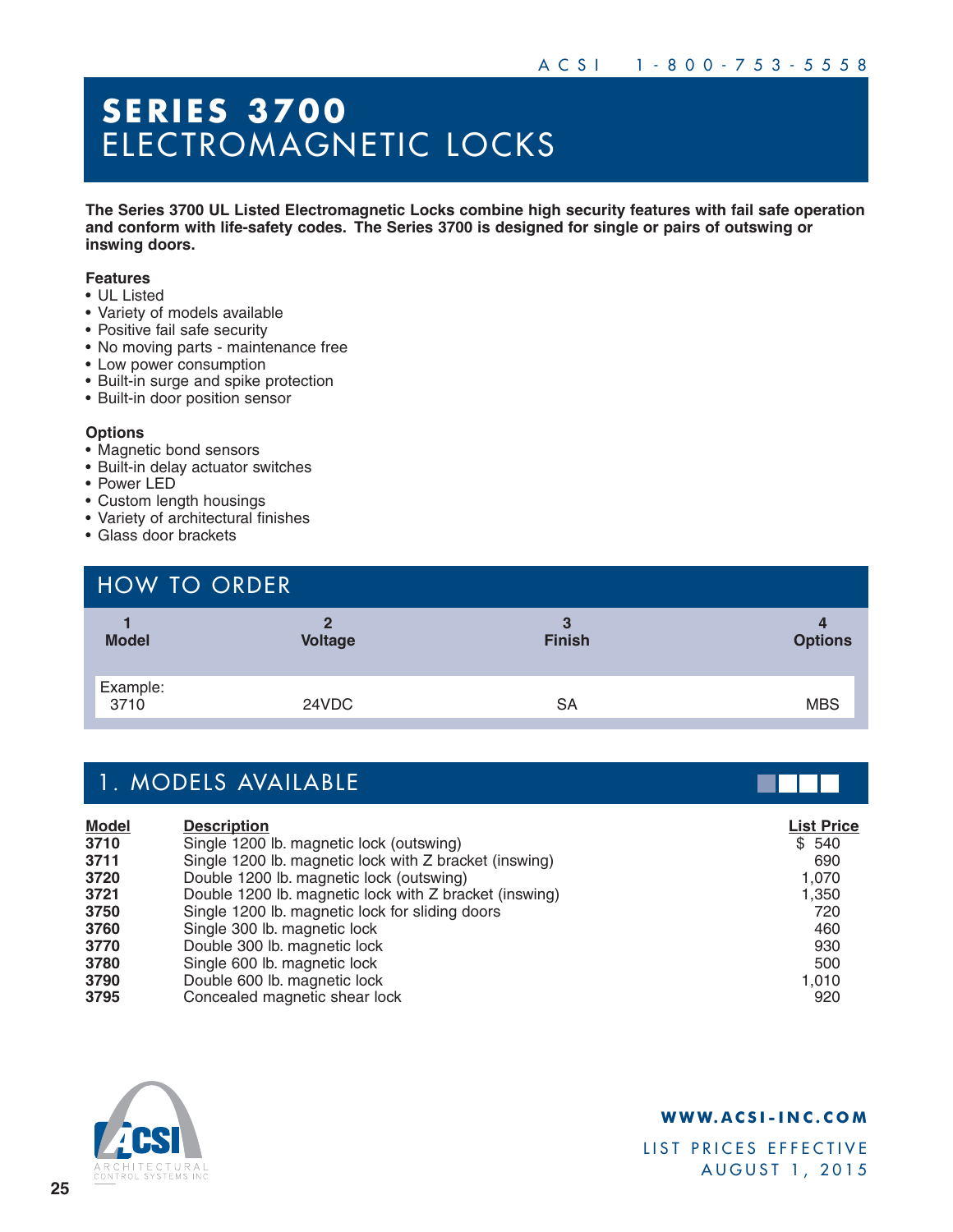### ACSI 1-800-753-5558

N I

ПU

| 2. VOLTAGE   |                   |
|--------------|-------------------|
| <b>Model</b> | <b>List Price</b> |
| 24VDC        | Std               |
| 12VDC        | Std               |
| 24VAC        |                   |
| 12VAC        | \$40<br>40        |

## 3. FINISH

| <b>Model</b><br><b>SA</b> | <b>Description</b><br>Satin Aluminum | <b>List Price</b><br>Std |
|---------------------------|--------------------------------------|--------------------------|
| BA                        | <b>Black Anodized</b>                | <b>POA</b>               |
| GA                        | Gold                                 | <b>POA</b>               |
| <b>DBN</b>                | Dark Brown                           | <b>POA</b>               |
| US <sub>3</sub>           | <b>Bright Brass</b>                  | <b>POA</b>               |
| US <sub>4</sub>           | <b>Satin Brass</b>                   | <b>POA</b>               |
| <b>US26</b>               | <b>Bright Chrome</b>                 | <b>POA</b>               |

## 4. OPTIONS

| <b>Model</b>    | <b>Description</b>                                    | <b>List Price</b> |
|-----------------|-------------------------------------------------------|-------------------|
| <b>MBS</b>      | Magnetic bond sensor                                  | \$136             |
| <b>BDA</b>      | Built-in delay actuator switch                        | 250               |
| L1              | 1 LED (Green or Red)                                  | 34                |
| L <sub>2</sub>  | 2 LED's (Green or Red)                                | 68                |
| FP <sub>1</sub> | Filler plate, single magnet (Specify 5/8 or 1/2 inch) | 84                |
| FP <sub>2</sub> | Filler plate, double magnet (Specify 5/8 or 1/2 inch) | 100               |
| GLB-1           | 1/2" glass door bracket                               | 140               |
| GLB-2           | 3/4" glass door bracket                               | 140               |
| $AB-1$          | Angle bracket for single magnet                       | 134               |
| $AB-2$          | Angle bracket for double magnet                       | 180               |

**Note:** Please consult the factory for custom length decorative housings.



### **WWW.ACSI-INC.COM**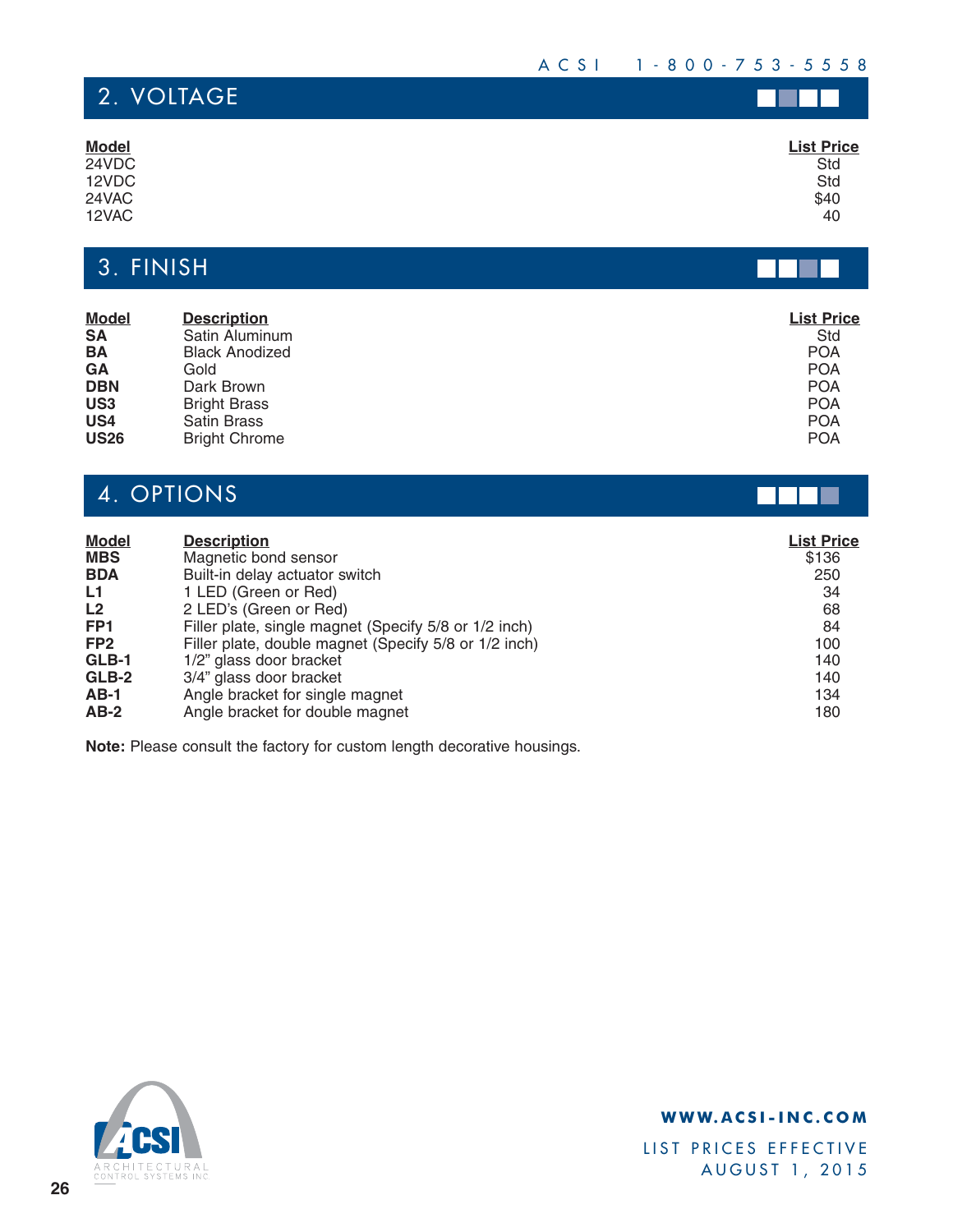# **SERIES 6100** COMMUNICATING BATH DOOR SYSTEM

**The ACSI Series 6100 System is designed to coordinate access to a common bathroom facility from adjoining rooms. This system allows more efficient utilization of floor space in health care facilities or dormitories by eliminating the need for a bathroom in each room.**

#### **Features**

- Fail safe system doors will unlock when
- power is removed • Free egress at all times
- User privacy
- Eliminates accidental lock-out of either room to the bathroom
- Mechanical key override allows personnel to enter during an emergency
- 1400-6100 power supply provided

#### **Options**

- Series 6100 System will require one of the following electric locking devices:
	- **A.** (2) Mortise locks with ACSI 1510C-00-1-24VAC/DC modifications plus (2) ACSI Series 1100 Electric Hinges **B.** (2) Cylindrical locks with ACSI 1510C-00-1-24VAC/DC modifications plus (2) ACSI Series 1100 Electric **Hinges**
	- **C.** (2) 8500-M-PL-24VAC/DC Gemini Locking Systems
- **Note: Electric Lock/Electric Hinge option and the Gemini option are not included in the Series 6100 price.**

## COMMUNICATING BATH DOOR SYSTEM



Push button to lock doors. There will be a lock button at door 1 & door 2 on the inside of the bathroom. Both doors will unlock automatically when one of the two is opened. They will remain unlocked until the "push to lock" button is pushed.

When bathroom is in use the occupied light will come on. There will be an occupied light at door 1 & door 2 on the outside of the bathroom.

| <b>Item</b>    | Qty    | <b>Description</b>                                                |
|----------------|--------|-------------------------------------------------------------------|
| $\circled{f}$  | 2 Each | Fail Safe locks use one of the following options:                 |
|                |        | M1510C-00-1-24VAC/DC                                              |
|                |        | C1510C-00-1-24VAC/DC                                              |
|                |        | 8500-M1-PL-24VAC/DC                                               |
|                | 2 Each | Electric hinges, Model 1104 (Not required on 8500 locking device) |
|                | 2 Each | Indicators marked "Occupied"                                      |
|                | 2 Each | Push buttons with indicator marked "Push to Lock"                 |
|                | 2 Each | Door position sensors                                             |
| $\circledcirc$ | 1 Each | 1400-6100 power supply, 24VDC @ 2 amp (not pictured)              |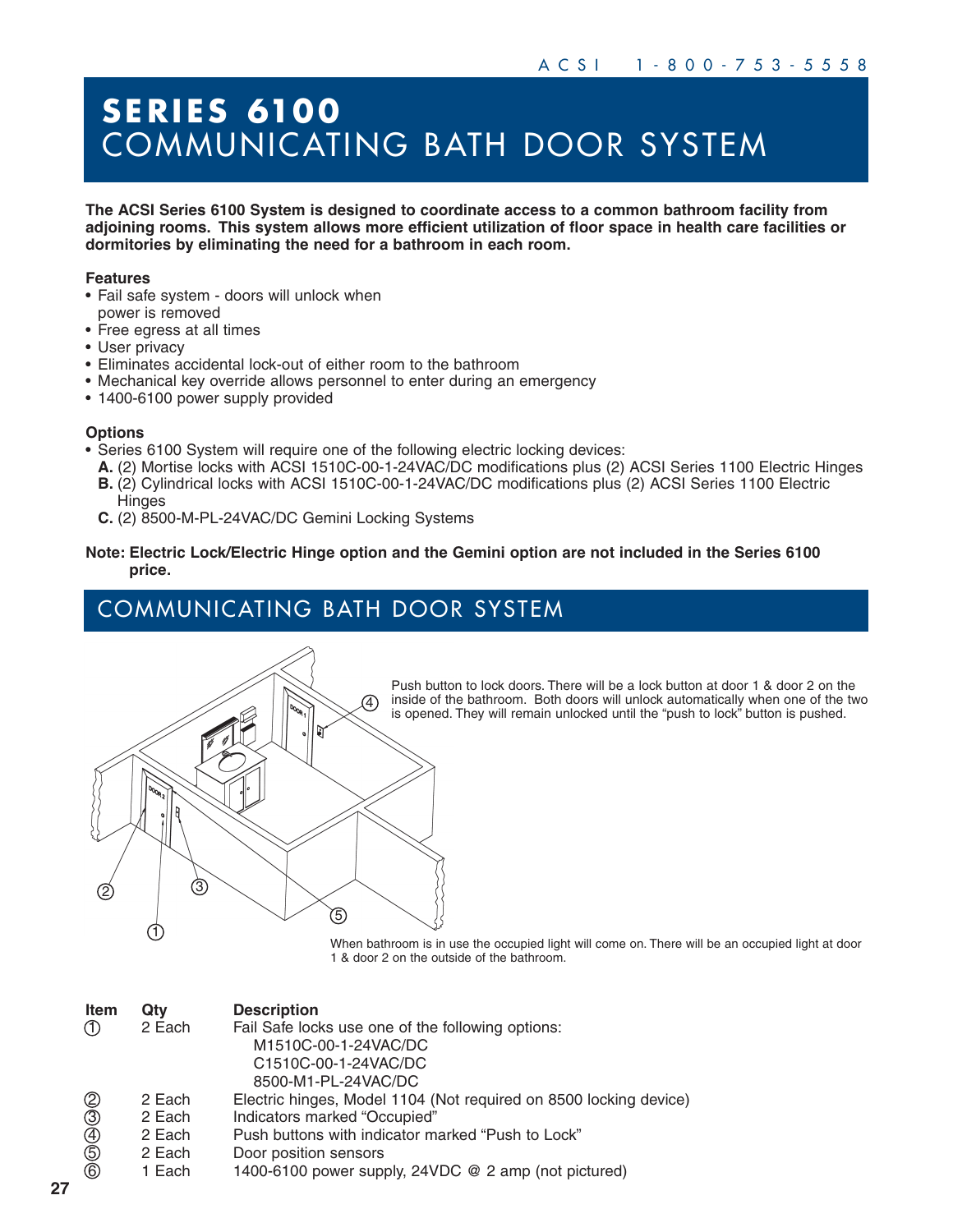| <b>HOW TO ORDER</b> |                                |                             |  |
|---------------------|--------------------------------|-----------------------------|--|
| <b>Model</b>        | <b>Electric Locking Device</b> | <b>1104 Electric Hinges</b> |  |
| 6100                | A, B, or C                     | <b>Specify Hinge Type</b>   |  |

## 1. 6100 SYSTEM

**Model Description List Price 6100** Communicating Bath Door System **\$880** Communicating Bath Door System **\$880** 

**Note: Electric Lock/Electric Hinge option and the Gemini option are not included in the Series 6100 price.**

## 2. ELECTRIC LOCKING DEVICE REQUIRED

The Series 6100 System requires one of the following options:

- **A.** (2) M1510C-00-1-24VAC/DC (Electric Mortise Locks)
- **B.** (2) C1510C-00-1-24VAC/DC (Electric Cylindrical Locks)
- **C.** (2) 8500-ML-PL-24VAC/DC (Gemini Locking System)

**Note:** Specify lock manufacturer being used; i.e., Schlage, Corbin, Sargent, Yale, etc.

**Note: Electric Lock/Electric Hinge option and the Gemini option are not included in the Series 6100 price.**

## 3. 1104 ELECTRIC HINGES

Series 6100 System requires (2) ACSI Series 1104 electric hinges if options A or B are supplied. Please specify manufacturer, weight, size and finish of the hinge required.

**Example:**

Hager BB1279 4.5 x 4.5 - 26D - 1104 Stanley FBB191 5 x 4.5 - 10B - 1104

### **Note: Electric Hinge option is not included in the Series 6100 price. Consult factory for pricing**.

**Note:** System may be furnished with an emergency release device; i.e., 1330-2 Emergency Release or 1320-2 Pushbutton Switch. Consult factory.



**WWW.ACSI-INC.COM**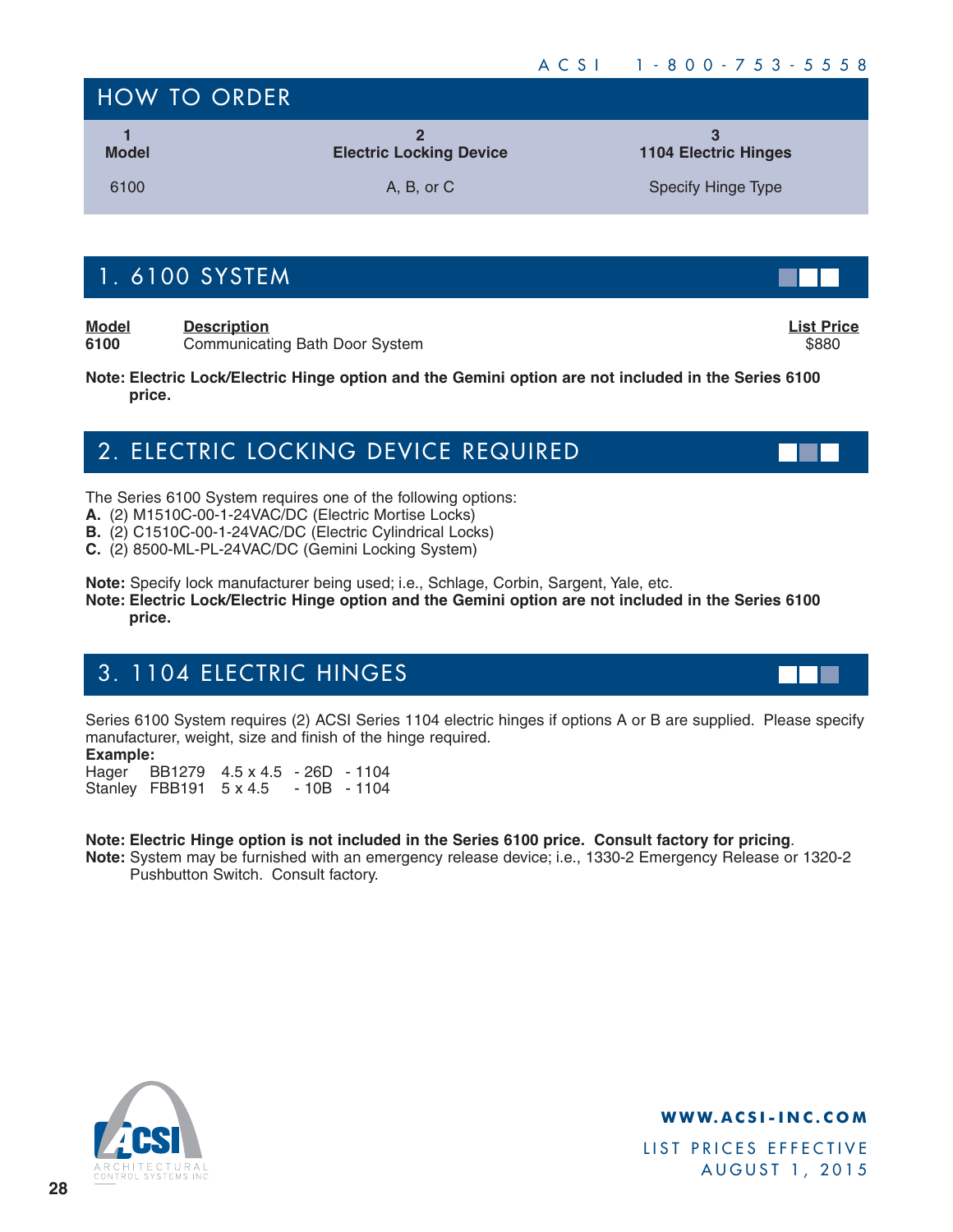## **SERIES 8500**  GEMINI LOCKING SYSTEM

**The patented ACSI Gemini Locking System provides safety and security for stairtower doors or controlled areas where both locking and latching are required. The Gemini System allows remote electric locking or unlocking while conforming to life-safety codes. The System consists of two components: a Gemini modified Mortise Lockset and a frame mounted Gemini Operator.**

| <b>HOW TO ORDER</b>       |                        |                                               |                                   |                                              |                                           |               |                                             |                                 |
|---------------------------|------------------------|-----------------------------------------------|-----------------------------------|----------------------------------------------|-------------------------------------------|---------------|---------------------------------------------|---------------------------------|
| Gemini<br><b>Operator</b> | $\overline{2}$<br>Lock | $\mathbf{3}$<br><b>Control</b><br><b>Mode</b> | 4<br>Voltage/<br><b>Air Power</b> | 5<br>Quick<br><b>Connect</b><br><b>Cable</b> | 6<br><b>Security</b><br><b>Monitoring</b> | <b>Finish</b> | 8<br><b>Handing</b>                         | 9<br>Lock<br><b>Part</b><br>No. |
| 8500<br>8500F             | M1<br>M <sub>2</sub>   | <b>PL</b><br><b>PUL</b>                       | 24VDC<br>24VAC/DC                 | QC                                           | <b>CLS</b><br><b>OLS</b>                  | 26D           | LH<br><b>RH</b><br><b>LHR</b><br><b>RHR</b> | L9070                           |
| Example:<br>8500          | M1                     | PL                                            | 24VDC                             | QC                                           | <b>CLS</b>                                | 26D           | LH                                          | L9070                           |

## 1. GEMINI OPERATOR

**Model Description 8500** The standard Gemini operator is designed for 2" frame face applications and fits a standard ANSI 4-7/8" frame prep. **8500F** Also designed for 2" frame face applications, this operator is supplied with an oversized strikeplate for easy installation in retrofit applications.

### 2. LOCK TYPE (BASE PRICE)

**Model Description List Price M1** Mortise lock with one side (lever or knob) locked \$650 **Mortise lock with both sides (lever or knob) locked 680 and the signal control 680 and 680 and 680 and 680 and 680 and 680 and 680 and 680 and 680 and 680 and 680 and 680 and 680 and 680 and 680 and 680 and 680 and 680 an** 

## 3. CONTROL MODE

**Model Description List Price PL** Power Lock (Fail Safe) Std Power Unlock (Fail Secure)

1 - 1 - 1 - 1 - 1 -

. . . . . .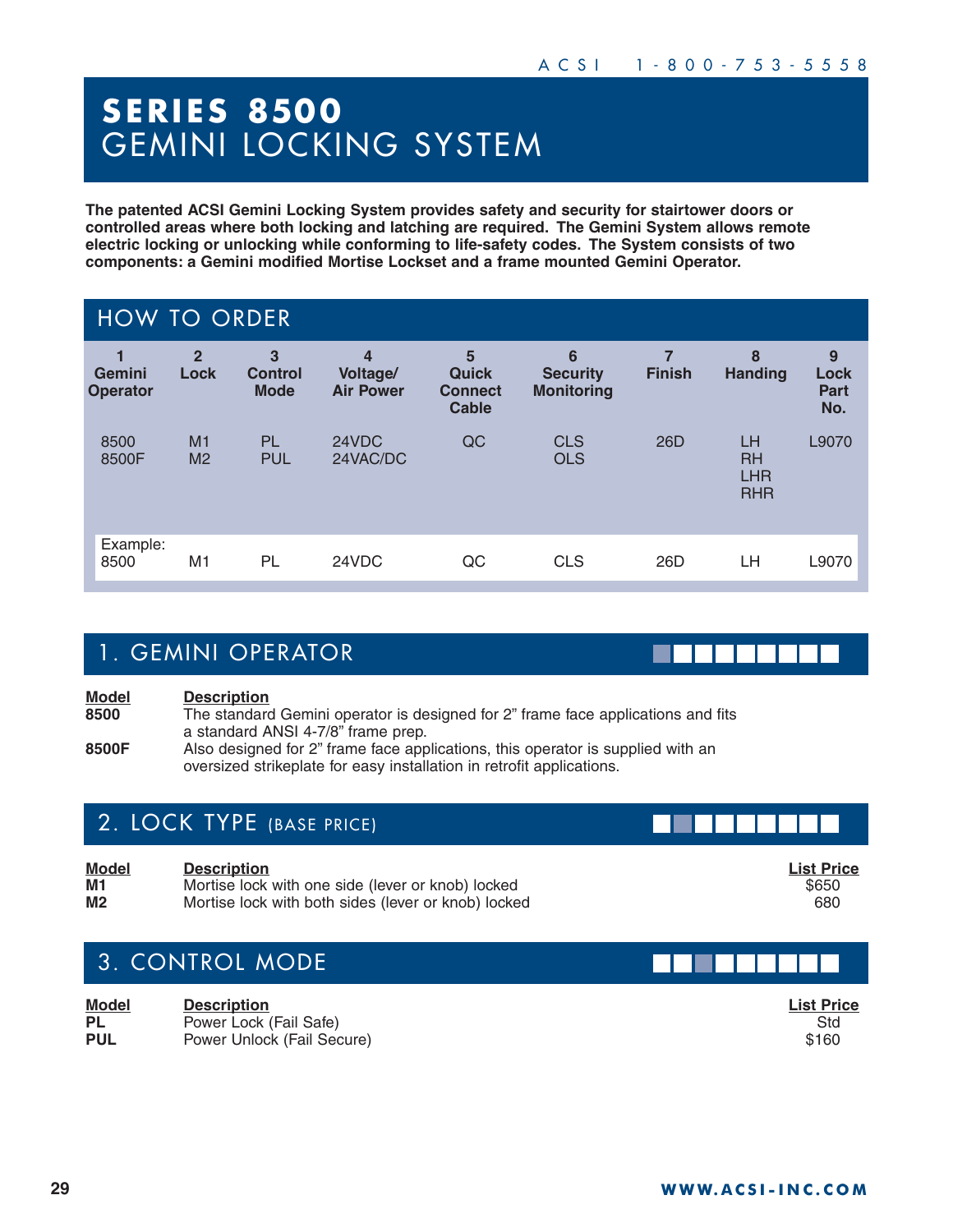### 4. VOLTAGE

| <b>List Price</b> |
|-------------------|
| Std               |
| \$30              |
|                   |
|                   |

## 5. QUICK CONNECT CABLE

**Model Description List Price QC** An optional quick connect cable 10' in length with stripped wires at one end \$58 for splicing into an electrical box or power supply and with a connector on one end for quick connect to the Gemini operator is automatically supplied with a matching connector.

**Note:** Leave this space blank if not required.

|                            | 6. SECURITY MONITORING                                                                                                                                                                                     |                            |
|----------------------------|------------------------------------------------------------------------------------------------------------------------------------------------------------------------------------------------------------|----------------------------|
| <b>Model</b><br><b>CLS</b> | <b>Description</b><br>Closed Loop Secure - Monitor<br>. When lock is secure (latch in strike-operator in locked position), monitor loop<br>is a closed circuit. The circuit opens if security is breached. | <b>List Price</b><br>\$160 |
| <b>OLS</b>                 | Open Loop Secure - Monitor<br>. When lock is secure (latch in strike-operator in locked position), monitor loop<br>is an open circuit. The circuit closes if security is breached.                         | 160                        |

**Note:** Leave this space blank if not required.

## 7. FINISH

Specify US standard architectural hardware finish required.

## 8. HANDING

| <b>Model</b> | <b>Description</b>        |
|--------------|---------------------------|
| LH.          | Left Hand                 |
| <b>RH</b>    | <b>Right Hand</b>         |
| <b>LHR</b>   | Left Hand Reverse         |
| <b>RHR</b>   | <b>Right Hand Reverse</b> |

## 9. LOCK PART NUMBER

Distributors supply ACSI with mortise or mortise exit lock bodies for Gemini modification. Please supply the lock manufacturer's part number.

Example: L9070, 2055, BM17



--------

n din sa sa san



n na mara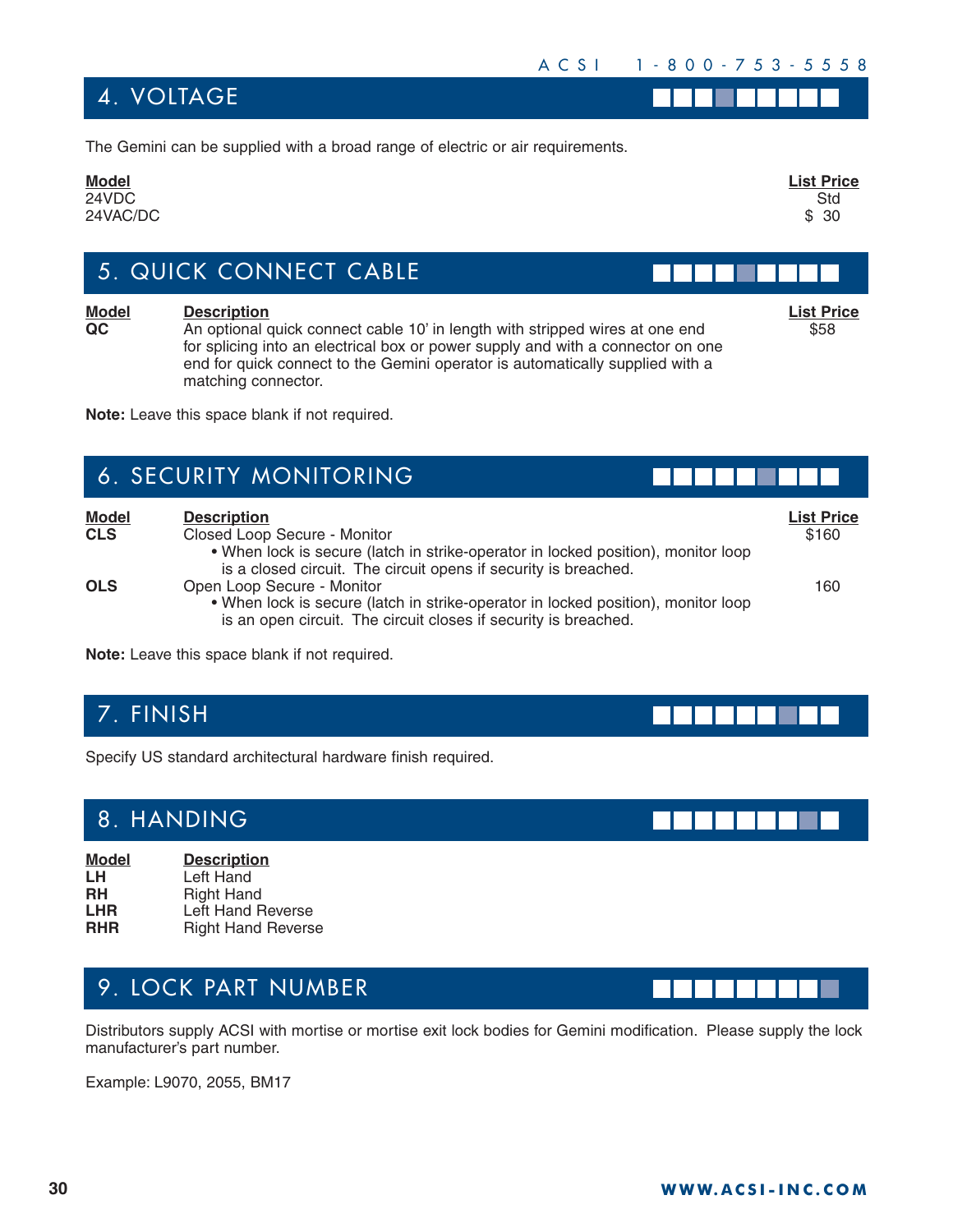## ACCESSORIES

**Model Description List Price 302-03-02** Gemini Mortar Guard, 15" **\$36 \$36** 

## GEMINI LOCK MODIFICATION LISTING (INDICATES LOCK SETS THAT ARE UL LISTED)

**Note:** If you do not find the lock of your choice listed, please consult with our factory engineering staff. We may request that you send a sample for further evaluation.

| <b>Arrow</b> | <b>Corbin Russwin</b> | <b>Schlage</b> |
|--------------|-----------------------|----------------|
| <b>AM17</b>  | 2055                  | L9050          |
| <b>BM17</b>  |                       | L9070          |
|              |                       | L9080*         |

\*L9080 must be supplied with extra spring cage to compensate for lever sag of outside trim.

## GEMINI COMPARISON CHART

| <b>ACSI - Gemini</b> | <b>Corbin Russwin</b> | <b>SDC Hitower</b> |  |
|----------------------|-----------------------|--------------------|--|
| <b>Fail Safe</b>     |                       |                    |  |
| 8500-M1-PL           | ML20950, ML20906      | 7550, 7540         |  |
| 8500-M2-PL           | ML20960, ML20907      | 7530               |  |
| 8500-M1 or M2-PL*    |                       | 7510, 7520         |  |
| <b>Fail Secure</b>   |                       |                    |  |
| 8500-M1-PUL          | ML20970, ML20908      | 7570               |  |
| 8500-M2-PUL          | ML20980, ML20909      | 7560               |  |

\*Please consult the factory for proper part number.

| <b>ACSI</b> | <b>Description</b>             | <b>SDC</b> |
|-------------|--------------------------------|------------|
| CLS, OLS    | Monitoring                     | 9A. 69A    |
| QC          | Quick-Connect Cable            | SC-10      |
| 302-03-02   | Mortar Guard for 2" Face Frame | 7500-EB-S  |



### **WWW.ACSI-INC.COM**